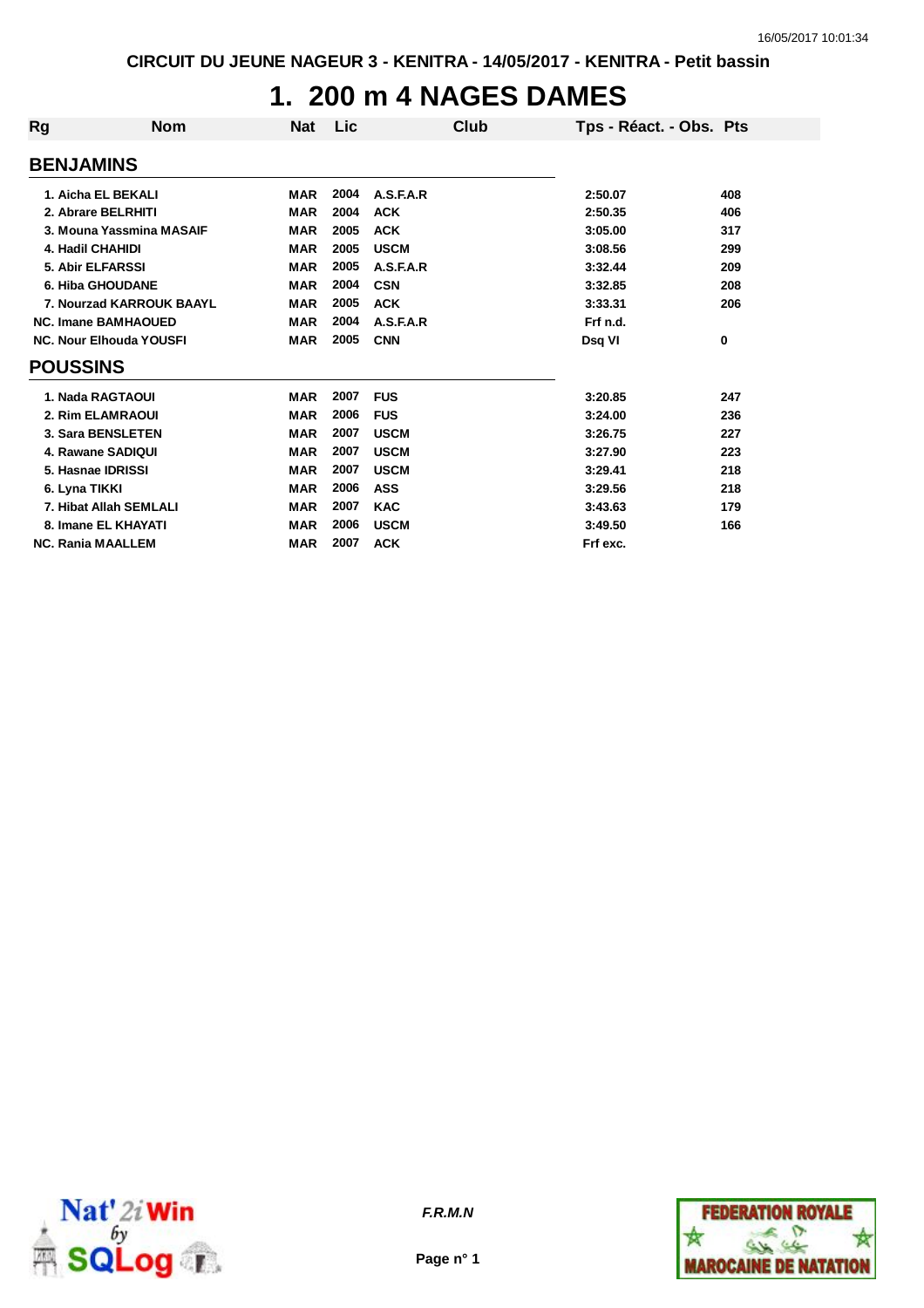## **2. 200 m 4 NAGES MESSIEURS**

| <b>Rg</b>               | <b>Nom</b>                   | Nat        | Lic  | <b>Club</b> | Tps - Réact. - Obs. Pts |     |
|-------------------------|------------------------------|------------|------|-------------|-------------------------|-----|
| <b>BENJAMINS</b>        |                              |            |      |             |                         |     |
|                         | 1. Mohamed Sami ZEMZAMI      | <b>MAR</b> | 2005 | <b>USCM</b> | 2:43.88                 | 339 |
|                         | 2. Youssef BOUHMOUCH         | <b>MAR</b> | 2004 | <b>USCM</b> | 2:52.65                 | 290 |
|                         | 3. Yassir EL MADANI          | <b>MAR</b> | 2005 | <b>FUS</b>  | 2:55.50                 | 276 |
|                         | 4. Aymane BOUZAIDI           | <b>MAR</b> | 2005 | <b>CSN</b>  | 2:56.38                 | 272 |
|                         | 5. Ayman BOUCETTA            | <b>MAR</b> | 2005 | <b>CNN</b>  | 3:06.94                 | 228 |
|                         | 6. Badr ABROUK               | <b>MAR</b> | 2004 | A.S.F.A.R   | 3:07.38                 | 227 |
|                         | 7. Mohammed Amjad BENDGUIG   | <b>MAR</b> | 2004 | <b>CSN</b>  | 3:09.65                 | 219 |
|                         | 8. Mohammed Ayman BOULMAKOUL | <b>MAR</b> | 2004 | <b>ASS</b>  | 3:09.97                 | 218 |
|                         | 9. Mehdi BOUNAJMA            | <b>MAR</b> | 2004 | <b>USCM</b> | 3:18.63                 | 190 |
|                         | <b>NC. Marouane RHAFIRI</b>  | <b>MAR</b> | 2004 | A.S.F.A.R   | Dsq NI                  | 0   |
|                         | <b>NC. Hamza BENHLIMA</b>    | <b>MAR</b> | 2004 | ASS         | Dsq NI                  | 0   |
| <b>POUSSINS</b>         |                              |            |      |             |                         |     |
|                         | 1. Marwane SEBBATA           | <b>MAR</b> | 2006 | <b>FUS</b>  | 2:51.37                 | 297 |
|                         | 2. Yassine SEBBATA           | <b>MAR</b> | 2006 | <b>FUS</b>  | 2:54.09                 | 283 |
|                         | 3. Omar MOUMINA              | <b>MAR</b> | 2006 | <b>FUS</b>  | 3:28.41                 | 165 |
|                         | 4. Mohammed ELOTMANY         | <b>MAR</b> | 2007 | <b>CNN</b>  | 3:29.00                 | 163 |
|                         | 5. Sami EL ANOUAR            | <b>MAR</b> | 2007 | <b>ASS</b>  | 3:36.56                 | 147 |
| 6. Reda NADIR           |                              | <b>MAR</b> | 2006 | <b>ASS</b>  | 3:45.82                 | 129 |
|                         | 7. Ryan CHEBIHI HASSANI      | <b>MAR</b> | 2007 | <b>FUS</b>  | 3:51.78                 | 120 |
|                         | 8. Assaad Taha SEYAR         | <b>MAR</b> | 2007 | <b>ASS</b>  | 3:59.94                 | 108 |
|                         | 9. Hamza SAMTI               | <b>MAR</b> | 2007 | <b>USCM</b> | 4:04.28                 | 102 |
| 10. Anas MADANI         |                              | <b>MAR</b> | 2007 | A.S.F.A.R   | 4:20.32                 | 84  |
| <b>NC. Adib BOUAYAD</b> |                              | <b>MAR</b> | 2007 | <b>USCM</b> | Dsq VI                  | 0   |





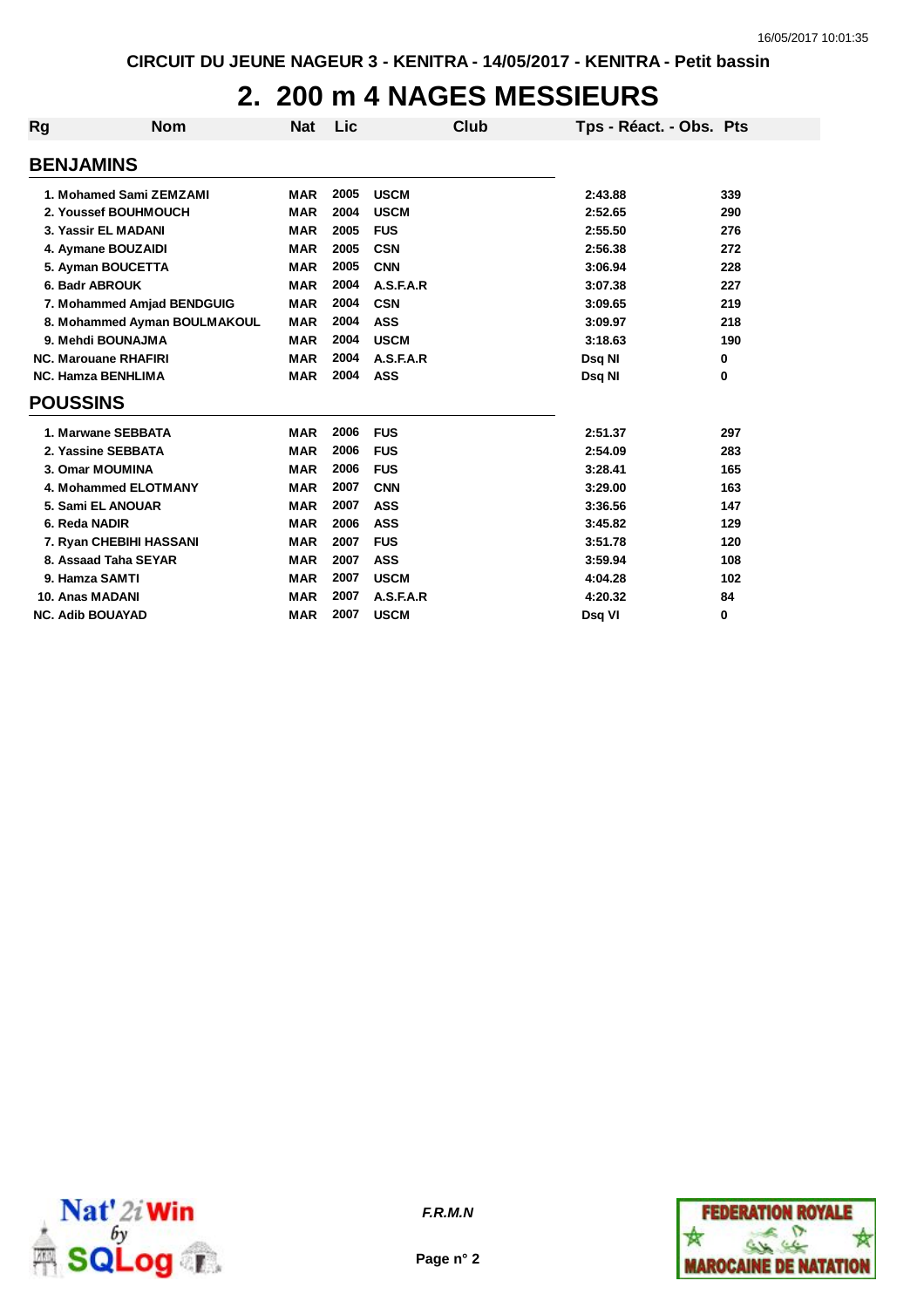# **3. 50 m DOS DAMES**

| <b>Rg</b>                                            | <b>Nom</b>   | <b>Nat</b>               | Lic          |                           | Club      | Tps - Réact. - Obs. Pts |            |
|------------------------------------------------------|--------------|--------------------------|--------------|---------------------------|-----------|-------------------------|------------|
| <b>BENJAMINS</b>                                     |              |                          |              |                           |           |                         |            |
| 1. Hiba CHOUAIBI                                     |              | MAR                      | 2004         | <b>USCM</b>               |           | 33.91                   | 508        |
| 2. Oumaima RACHIDI                                   |              | MAR                      | 2004         | <b>USCM</b>               |           | 34.53                   | 481        |
| 3. Oumnia SEBBATA                                    |              | <b>MAR</b>               | 2005         | <b>FUS</b>                |           | 35.06                   | 459        |
| 4. Yasmine RIAD                                      |              | <b>MAR</b>               | 2004         | <b>FUS</b>                |           | 36.03                   | 423        |
| <b>5. Lina GABOUNE</b>                               |              | <b>MAR</b>               | 2004         | <b>FUS</b>                |           | 36.72                   | 400        |
| 6. Ines AL FIGUIGUI                                  |              | <b>MAR</b>               | 2004         | <b>USCM</b>               |           | 38.62                   | 344        |
| 7. Jennate RIMI                                      |              | <b>MAR</b>               | 2005         | <b>FUS</b>                |           | 39.75                   | 315        |
| 8. Meryem BENAYACHE                                  |              | <b>MAR</b>               | 2004         | <b>USCM</b>               |           | 40.06                   | 308        |
| 9. Hadil CHAHIDI                                     |              | <b>MAR</b>               | 2005         | <b>USCM</b>               |           | 40.43                   | 299        |
| 10. Rime Ines EL RHOUBARI                            |              | <b>MAR</b>               | 2004         | <b>FUS</b>                |           | 40.56                   | 297        |
| 11. Malak IGOUZAL                                    |              | <b>MAR</b>               | 2005         | <b>CSN</b>                |           | 40.94                   | 288        |
| <b>12. Lina EL YACOUBI</b>                           |              | <b>MAR</b><br><b>MAR</b> | 2005<br>2005 | <b>USCM</b><br><b>CSN</b> |           | 41.37                   | 279        |
| 13. Aya BENMOUSSA<br>14. Aya MARHFOUR                |              | MAR                      | 2005         | <b>FUS</b>                |           | 41.81<br>42.63          | 271<br>255 |
| <b>15. Camelia GARNOUSSI</b>                         |              | MAR                      | 2004         | <b>FUS</b>                |           | 43.68                   | 237        |
| 16. Rania LEFLEJ                                     |              | <b>MAR</b>               | 2005         | <b>USCM</b>               |           | 43.91                   | 234        |
| 17. Marwa RIFFI                                      |              | <b>MAR</b>               | 2005         | <b>USCM</b>               |           | 44.03                   | 232        |
| <b>18. Rim ARHARBI</b>                               |              | <b>MAR</b>               | 2004         | <b>KAC</b>                |           | 44.10                   | 231        |
| <b>19. Alae ELMEKKAOUI</b>                           |              | <b>MAR</b>               | 2005         | A.S.F.A.R                 |           | 44.43                   | 225        |
| 20. Fadila ZEHAUF                                    |              | MAR                      | 2005         | <b>ACK</b>                |           | 44.47                   | 225        |
| 21. Imane BOUTARBOUCH                                |              | MAR                      | 2004         | ASS                       |           | 45.15                   | 215        |
| 22. Oumaima BOUSSAADANE                              |              | MAR                      | 2004         | A.S.F.A.R                 |           | 45.37                   | 212        |
| 23. Yasmine TASSA                                    |              | MAR                      | 2005         | <b>KAC</b>                |           | 46.35                   | 199        |
| 24. Yasmine CHIADMI                                  |              | <b>MAR</b>               | 2005         | <b>USCM</b>               |           | 46.56                   | 196        |
| 25. Khaoula ELMADANI                                 |              | <b>MAR</b>               | 2004         | <b>FUS</b>                |           | 46.69                   | 194        |
| 26. Alaa BOUZAGBAH                                   |              | <b>MAR</b>               | 2004         | <b>FUS</b>                |           | 47.06                   | 190        |
| 27. Zineb ASKARI                                     |              | MAR                      | 2004         | <b>KAC</b>                |           | 47.33                   | 186        |
| 27. Zineb BOUARSA                                    |              | <b>MAR</b>               | 2004         | <b>KAC</b>                |           | 47.33                   | 186        |
| 29. Mya BENABDELJALIL                                |              | <b>MAR</b>               | 2005         | <b>USCM</b>               |           | 47.97                   | 179        |
| 30. Marwa ALAOUI                                     |              | MAR                      | 2004         | <b>CNN</b>                |           | 48.28                   | 176        |
| 31. Meryem BENJELLOUL                                |              | MAR                      | 2004         | <b>FUS</b>                |           | 48.66                   | 172        |
| 32. Rim ESSADIQI                                     |              | MAR                      | 2005         | A.S.F.A.R                 |           | 49.18                   | 166        |
| 33. Nour Elhouda MAROUDI                             |              | MAR                      | 2005         | ASS                       |           | 49.21                   | 166        |
| 34. Zineb SAIFI                                      |              | <b>MAR</b>               | 2005         | <b>CNN</b>                |           | 51.79                   | 142        |
| 35. Alae BOUIRKI                                     |              | MAR                      | 2005         | <b>CNN</b>                |           | 54.91                   | 119        |
| 36. Salma GHENI                                      |              | MAR                      | 2005         | A.S.F.A.R                 |           | 56.96                   | 107        |
| 37. Zineb BELHAJ                                     |              | MAR                      | 2005         | <b>CNN</b>                |           | 57.79                   | 102        |
| 38. Yassamine SILMI                                  |              | MAR                      | 2005         | <b>CNN</b>                |           | 58.35                   | 99         |
| 39. Hibah AISSAOUI                                   |              | MAR                      | 2005         | <b>CNN</b>                |           | 58.41                   | 99         |
| 40. Rahaf ALHAMED                                    |              | MAR                      | 2005         | <b>KAC</b>                |           | 1:02.06                 | 82         |
| 41. Lina GOUGIL                                      |              | MAR                      | 2005         | <b>CNN</b>                |           | 1:05.87                 | 69         |
| <b>NC. Malak BRIKA</b><br><b>NC. Imane BAMHAOUED</b> |              | MAR                      | 2005<br>2004 | <b>CNK</b><br>A.S.F.A.R   |           | Frf exc.                |            |
| <b>NC. Alae EL MARNISSI</b>                          |              | MAR<br>MAR               | 2005         | <b>CSN</b>                |           | Frf exc.<br>Frf n.d.    |            |
| <b>POUSSINS</b>                                      |              |                          |              |                           |           |                         |            |
| 1. Inass ALLAOUI                                     |              | MAR                      | 2006         | A.S.F.A.R                 |           | 40.00                   | 309        |
| 2. Nada IDRISSI FAKHREDDINE                          |              | MAR                      | 2006         | <b>FUS</b>                |           | 41.79                   | 271        |
| 3. Meryem BAHAJOUB                                   |              | MAR                      | 2006         | <b>FUS</b>                |           | 41.84                   | 270        |
| 4. Malak TIBARI                                      |              | MAR                      | 2006         | A.S.F.A.R                 |           | 42.37                   | 260        |
| 5. Sofia GARNOUSSI                                   |              | MAR                      | 2006         | <b>FUS</b>                |           | 42.81                   | 252        |
| 6. Kaoutar HOSNI                                     |              | MAR                      | 2006         | <b>ACK</b>                |           | 44.52                   | 224        |
| 7. Lyna TIKKI                                        |              | MAR                      | 2006         | <b>ASS</b>                |           | 45.50                   | 210        |
| 8. Imane EL KHAYATI                                  |              | MAR                      | 2006         | <b>USCM</b>               |           | 45.84                   | 205        |
| 9. Rim BELAHNICHI                                    |              | MAR                      | 2006         | A.S.F.A.R                 |           | 46.19                   | 201        |
| Nat' 2i Win                                          |              |                          |              |                           | F.R.M.N   |                         | FEDE!      |
|                                                      | <b>OCITY</b> |                          |              |                           | Page n° 3 |                         | MAROCAI    |

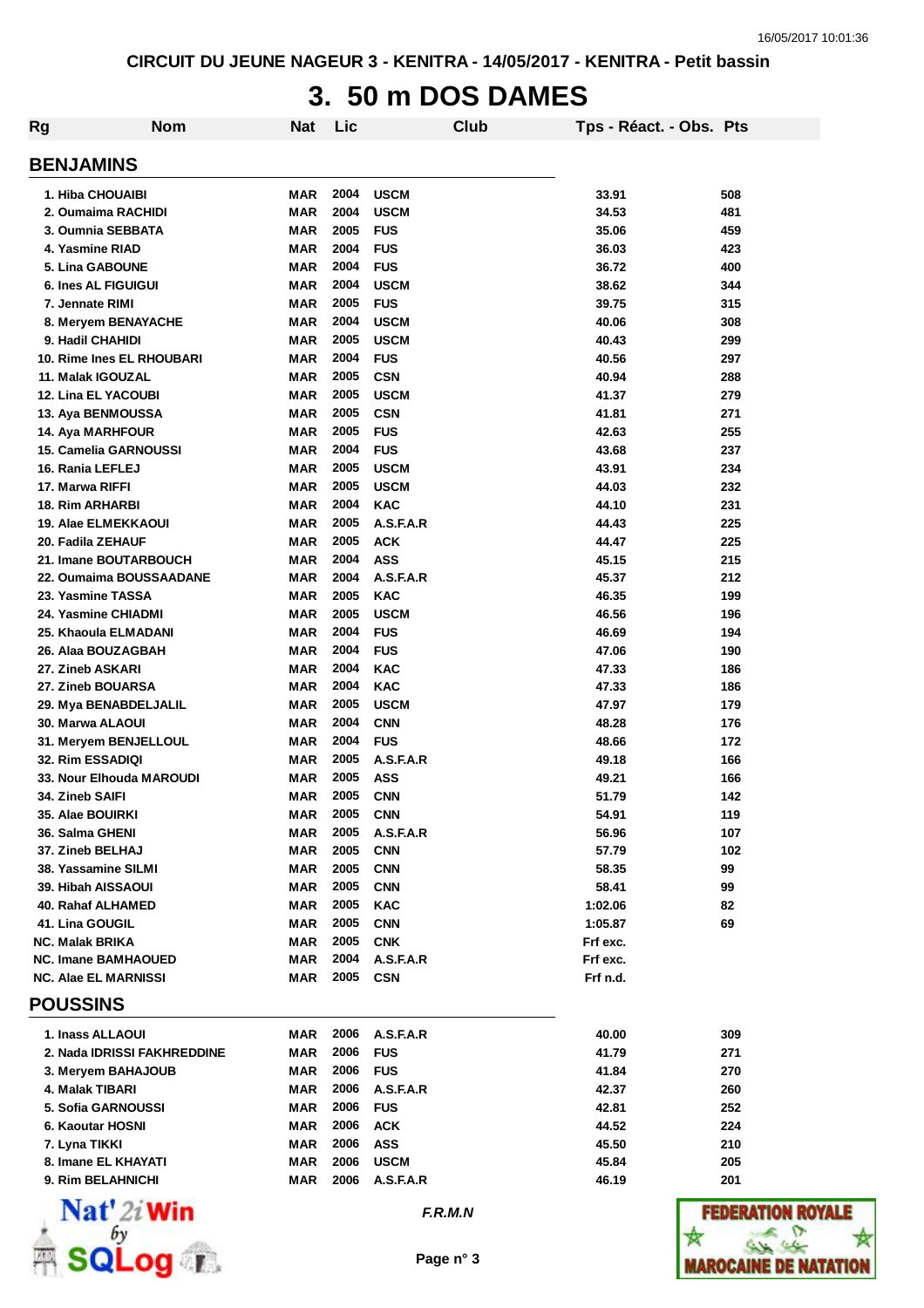# **3. 50 m DOS DAMES**

| <b>Rg</b> | <b>Nom</b>                    | <b>Nat</b> | Lic  | Club        | Tps - Réact. - Obs. Pts |     |
|-----------|-------------------------------|------------|------|-------------|-------------------------|-----|
|           | <b>POUSSINS</b>               |            |      |             |                         |     |
|           | 10. Youssra ELMAZOUNI         | MAR        | 2006 | <b>CSN</b>  | 46.65                   | 195 |
|           | 11. Jannat BAYADOU            | <b>MAR</b> | 2007 | <b>KAC</b>  | 47.31                   | 187 |
|           | <b>12. Malak ELBOUAZZAOUI</b> | MAR        | 2007 | ASS         | 48.72                   | 171 |
|           | 13. Hiba LAHLIMI              | <b>MAR</b> | 2007 | <b>ACK</b>  | 48.82                   | 170 |
|           | 13. Zineb ATILLAH             | MAR        | 2006 | <b>FUS</b>  | 48.82                   | 170 |
|           | <b>15. Rim BENARAFA</b>       | MAR        | 2007 | <b>FUS</b>  | 48.97                   | 168 |
|           | 16. Rim ZAARI JABRI           | MAR        | 2006 | ASS         | 49.06                   | 167 |
|           | 17. Rhita BOULAJOUL           | MAR        | 2007 | <b>ACK</b>  | 50.66                   | 152 |
|           | 18. Lina CHABI                | MAR        | 2006 | <b>USCM</b> | 51.06                   | 148 |
|           | 19. Salma RHOUL               | MAR        | 2006 | <b>FUS</b>  | 51.09                   | 148 |
|           | 20. Heba BEN MOUSSA           | MAR        | 2007 | <b>CSN</b>  | 51.59                   | 144 |
|           | 21. Abla BELMATI              | MAR        | 2006 | <b>FUS</b>  | 52.97                   | 133 |
|           | 22. Narjiss LACHKER HIDARA    | MAR        | 2007 | <b>FUS</b>  | 53.53                   | 129 |
|           | 22. Yaqout BOUARSA            | MAR        | 2007 | KAC         | 53.53                   | 129 |
|           | 24. Nada ZAGRITI              | <b>MAR</b> | 2007 | ASS         | 53.56                   | 128 |
|           | 25. Douaa EL YAAGOUBI         | MAR        | 2007 | <b>USCM</b> | 54.44                   | 122 |
|           | 26. Narjiss SILMI             | MAR        | 2007 | <b>CNN</b>  | 54.56                   | 122 |
|           | 27. Nisrine ERRAI             | <b>MAR</b> | 2006 | <b>KAC</b>  | 54.68                   | 121 |
|           | 28. Dina Walae ALILOU         | MAR        | 2006 | <b>CNN</b>  | 54.71                   | 121 |
|           | 29. Asmae BENSAID             | MAR        | 2006 | <b>CNN</b>  | 54.76                   | 120 |
|           | 30. Israe EDDAOUE             | <b>MAR</b> | 2006 | <b>CNN</b>  | 55.84                   | 113 |
|           | 31. Soraya EDDAOUE            | <b>MAR</b> | 2006 | <b>CNN</b>  | 56.00                   | 112 |
|           | 31. Bassma ALAMI YADRI        | MAR        | 2007 | <b>CNN</b>  | 56.00                   | 112 |
|           | 33. Lina KHOUIA               | MAR        | 2006 | <b>CNN</b>  | 56.32                   | 110 |
|           | 34. Salma SAIFI               | MAR        | 2007 | <b>CNN</b>  | 56.47                   | 110 |
|           | 35. Yasmine ERRAI             | MAR        | 2006 | <b>KAC</b>  | 56.69                   | 108 |
|           | 36. Ibtihal ZOUAKI            | MAR        | 2007 | ASS         | 57.16                   | 106 |
|           | 37. Rim BENAZOUZ              | MAR        | 2007 | ASS         | 57.38                   | 104 |
|           | 38. Yassmina IZOUGAGHEN       | MAR        | 2007 | <b>CNN</b>  | 57.62                   | 103 |
|           | 39. Rachida KIDAYE            | MAR        | 2007 | <b>CNN</b>  | 57.69                   | 103 |
|           | <b>40. Zineb KHARMICH</b>     | MAR        | 2007 | <b>CNN</b>  | 58.03                   | 101 |
|           | 41. Yasmine EL HAJJI          | <b>MAR</b> | 2007 | <b>CNN</b>  | 58.43                   | 99  |
|           | 42. Raihan MOUNA              | MAR        | 2007 | A.ALAWAIL   | 58.82                   | 97  |
|           | <b>43. Rim BOUCHIKHI</b>      | MAR        | 2007 | A.S.F.A.R   | 59.31                   | 94  |
|           | 44. Lina DOUDOUH              | <b>MAR</b> | 2007 | A.ALAWAIL   | 59.47                   | 94  |
|           | 45. Manar AICH                | MAR        | 2007 | A.ALAWAIL   | 1:01.10                 | 86  |
|           | 46. Jihane EL FALAKI          | MAR        | 2006 | A.ALAWAIL   | 1:01.65                 | 84  |
|           | 47. Nour DOUFIK               | MAR        | 2007 | <b>ACK</b>  | 1:04.88                 | 72  |
|           | 48. Ichrak RATMA              | <b>MAR</b> | 2007 | <b>CNN</b>  | 1:10.65                 | 56  |
|           | 49. Fatima Zahra KAISSI       | MAR        | 2007 | <b>CNK</b>  | 1:11.25                 | 54  |
|           | 50. Hiba OUAHABI              | MAR        | 2007 | A.S.F.A.R   | 1:12.65                 | 51  |
|           | 51. Soundouss EL MATHARI      | MAR        | 2007 | <b>CNN</b>  | 1:13.62                 | 49  |
|           | NC. Amina EL MEJDOUB          | MAR        | 2006 | ASS         | Frf exc.                |     |
|           | <b>NC. Inas TAZI</b>          | MAR        | 2007 | <b>CSN</b>  | Frf n.d.                |     |
|           | <b>NC. Sarah BOUHEMAID</b>    | MAR        | 2007 | <b>CNN</b>  | Frf n.d.                |     |
|           | <b>NC. Rihab KHERRAZ</b>      | MAR        | 2006 | <b>CNN</b>  | Frf n.d.                |     |
|           | NC. Ichraq AIT BELLA          | MAR        | 2007 | <b>CNN</b>  | Frf n.d.                |     |
|           | <b>NC. Malak EBRAHIMI</b>     | MAR        | 2007 | <b>CNN</b>  | Frf n.d.                |     |
|           | NC. Walae Malak DAOUDI        | MAR        | 2006 | <b>CNN</b>  | Frf n.d.                |     |
|           | <b>NC. Ghita EL MOUATARIF</b> | MAR        | 2007 | <b>FUS</b>  | Dsq NI                  | 0   |
|           | <b>NC. Nour ENNAMIRI</b>      | MAR        | 2007 | KAC         | Dsq NI                  | 0   |



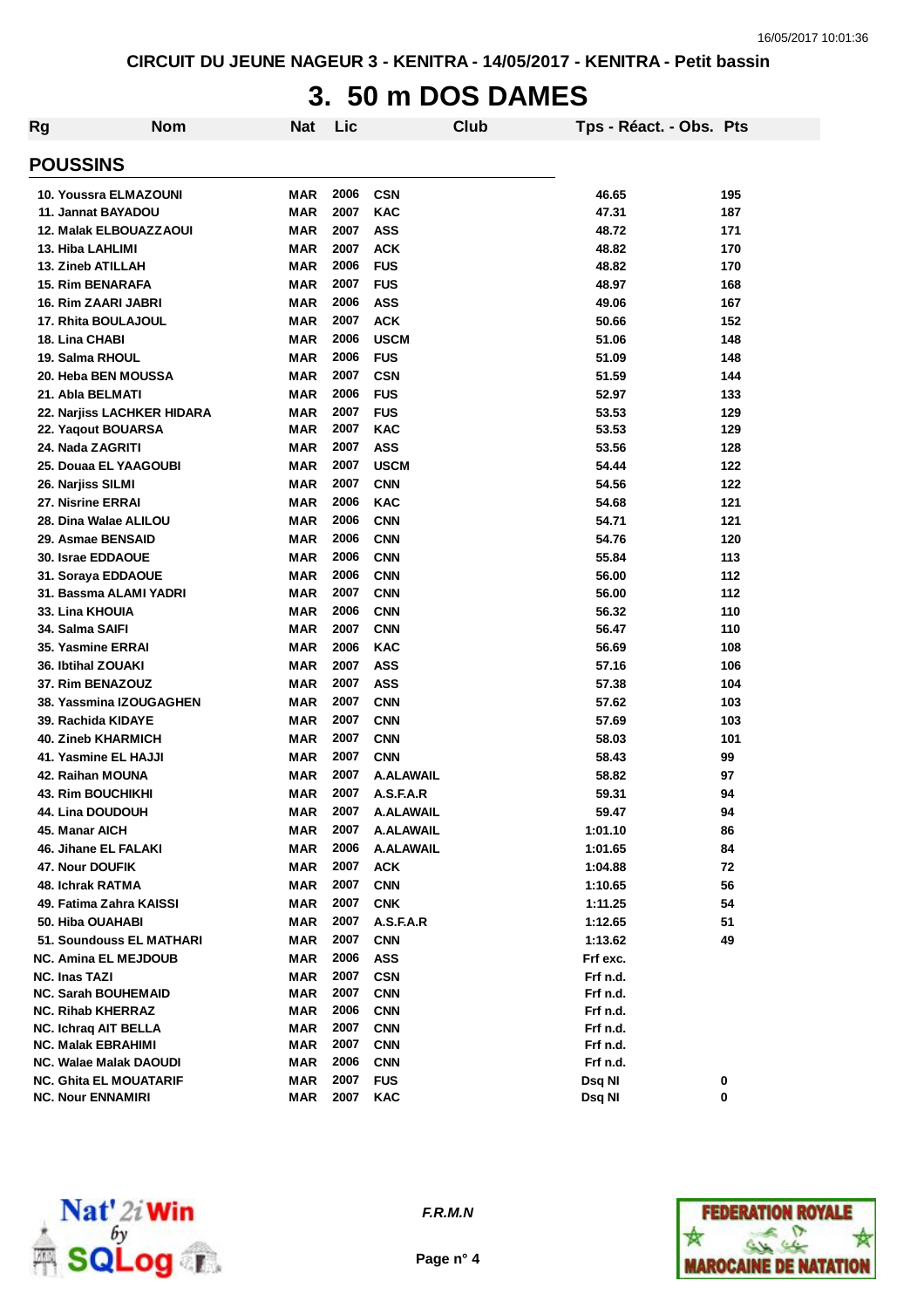#### **4. 50 m DOS MESSIEURS**

| <b>Rg</b>                                   | <b>Nom</b>                      | <b>Nat</b> | Lic          |             | Club | Tps - Réact. - Obs. Pts |     |
|---------------------------------------------|---------------------------------|------------|--------------|-------------|------|-------------------------|-----|
| <b>BENJAMINS</b>                            |                                 |            |              |             |      |                         |     |
| 1. Ilias DRISSI                             |                                 | MAR        | 2004         | <b>FUS</b>  |      | 35.36                   | 314 |
| 2. Yassir EL MADANI                         |                                 | <b>MAR</b> | 2005         | <b>FUS</b>  |      | 37.25                   | 268 |
| 3. Youssef BOUHMOUCH                        |                                 | MAR        | 2004         | <b>USCM</b> |      | 38.62                   | 241 |
|                                             | 4. Mohammed Ayman BOULMAKOUL    | <b>MAR</b> | 2004         | <b>ASS</b>  |      | 39.49                   | 225 |
| 4. Ahmed Rayane ELYACOUTI                   |                                 | <b>MAR</b> | 2005         | <b>USCM</b> |      | 39.49                   | 225 |
| 6. Marouane RHAFIRI                         |                                 | MAR        | 2004         | A.S.F.A.R   |      | 39.87                   | 219 |
| 7. Adam BOULAJOUL                           |                                 | MAR        | 2004         | <b>ACK</b>  |      | 40.06                   | 216 |
| 8. Ilyass BERRADA                           |                                 | <b>MAR</b> | 2005         | <b>FUS</b>  |      | 40.16                   | 214 |
| 9. Yahya OUAFIA                             |                                 | <b>MAR</b> | 2004         | <b>ACK</b>  |      | 40.30                   | 212 |
| 10. Moncef BEN EL HADJ                      |                                 | <b>MAR</b> | 2004         | <b>CSN</b>  |      | 40.53                   | 208 |
| 11. Mohammed EL KHDARI                      |                                 | <b>MAR</b> | 2004         | <b>CSN</b>  |      | 41.15                   | 199 |
| 12. Zakaria HIBAOUI                         |                                 | <b>MAR</b> | 2004         | <b>ACK</b>  |      | 41.72                   | 191 |
| <b>13. Younes BERRADA</b>                   |                                 | <b>MAR</b> | 2004         | <b>FUS</b>  |      | 43.96                   | 163 |
| <b>14. Hamid MEZRAOUI</b>                   |                                 | <b>MAR</b> | 2005         | <b>ASS</b>  |      | 43.97                   | 163 |
| <b>15. Yassine AMRAOUI</b>                  |                                 | <b>MAR</b> | 2005         | <b>FUS</b>  |      | 44.47                   | 158 |
| 16. Mehdi REFFASS                           |                                 | <b>MAR</b> | 2005         | <b>CNN</b>  |      | 44.65                   | 156 |
| 17. Adam ACHAK                              |                                 | <b>MAR</b> | 2004         | <b>ASS</b>  |      | 44.75                   | 155 |
| <b>18. Adil NOUIRA</b>                      |                                 | <b>MAR</b> | 2004         | <b>KAC</b>  |      | 45.47                   | 147 |
| <b>19. Anas TAZOUTI</b>                     |                                 | <b>MAR</b> | 2004         | <b>ASS</b>  |      | 46.28                   | 140 |
| 20. Anas BOUYAKOUBI                         |                                 | <b>MAR</b> | 2004         | A.S.F.A.R   |      | 46.60                   | 137 |
|                                             | 21. Mohamed Taha BOUSSAADANE    | <b>MAR</b> | 2004         | A.S.F.A.R   |      | 47.03                   | 133 |
|                                             | 22. Mohammed Wassim KOUNNA      | <b>MAR</b> | 2005         | <b>USCM</b> |      | 48.19                   | 124 |
| 23. Ahmed Reyane MESKINI                    |                                 | <b>MAR</b> | 2005         | <b>USCM</b> |      | 48.22                   | 123 |
| 24. Mohamed Souhail ABBOUD                  |                                 | <b>MAR</b> | 2005         | <b>ASS</b>  |      | 48.28                   | 123 |
| 25. Nezar BENKADDOUR                        |                                 | MAR        | 2004         | A.S.F.A.R   |      | 48.29                   | 123 |
| 26. Mohamed Anass HALIM                     |                                 | MAR        | 2005         | <b>USCM</b> |      | 48.50                   | 121 |
|                                             | 27. Aymane NAIT MANSOUR SEMLALI | MAR        | 2005         | <b>ASS</b>  |      | 49.56                   | 114 |
| 28. Anas QEFFAF                             |                                 | <b>MAR</b> | 2005         | <b>CSN</b>  |      | 50.97                   | 104 |
| 29. Idriss EL M'BARKI KADIRI                |                                 | <b>MAR</b> | 2004         | <b>KAC</b>  |      | 52.19                   | 97  |
| <b>30. Mohamed SAHTARI</b>                  |                                 | MAR        | 2005         | <b>KAC</b>  |      | 52.22                   | 97  |
| 31. Adam Abdelhamid HRITTA                  |                                 | MAR        | 2005         | <b>ASS</b>  |      | 52.50                   | 96  |
| 32. Anass BENBASSOU                         |                                 | <b>MAR</b> | 2005         | <b>ASS</b>  |      | 52.53                   | 95  |
| <b>33. Omar BELKOURCHIA</b>                 |                                 | MAR        | 2005         | <b>ASS</b>  |      | 52.63                   | 95  |
| 34. Rayane ZOUR                             |                                 | <b>MAR</b> | 2005         | A.S.F.A.R   |      | 53.56                   | 90  |
| 35. Bahaa Eddine HMAMOUCHI                  |                                 | MAR        | 2004         | <b>CSN</b>  |      | 53.97                   | 88  |
| 36. Omar Ziyad AZGAOUI                      |                                 | MAR        | 2005         | <b>CNN</b>  |      | 55.85                   | 79  |
| 37. Nizar LAHDAID                           |                                 | MAR        | 2004         | <b>CNN</b>  |      | 58.00                   | 71  |
| 38. Yazid EL HAJJI                          |                                 | MAR        | 2005         | <b>CNN</b>  |      | 1:05.13                 | 50  |
| <b>NC. Nizar EL HAMLAOUI</b>                |                                 | MAR        | 2004         | <b>ACK</b>  |      | Frf exc.                |     |
| <b>NC. Nadir Idriss TAZI</b>                |                                 | MAR        | 2005         | <b>CSN</b>  |      | Frf n.d.                |     |
| <b>NC. Chahine HAMDANE</b>                  |                                 | MAR        | 2005         | <b>CNN</b>  |      | Frf n.d.                |     |
| <b>NC. Ahmed SABOUNJI</b>                   |                                 | MAR        | 2005<br>2004 | <b>CNN</b>  |      | Frf n.d.                |     |
| NC. El Hassan SBAI SASSI<br><b>POUSSINS</b> |                                 | MAR        |              | ASS         |      | Dsq NI                  | 0   |
|                                             |                                 |            |              |             |      |                         |     |
| 1. Jad KHERBOUCHE                           |                                 | MAR        | 2006         | <b>ACK</b>  |      | 39.56                   | 224 |
| 1. Omar BENMOUSSA                           |                                 | MAR        | 2006         | <b>USCM</b> |      | 39.56                   | 224 |
| 3. Asaad BOULMAKOUL                         |                                 | MAR        | 2006         | ASS         |      | 40.13                   | 215 |
| 4. Mohammed ELHARRAK                        |                                 | MAR        | 2006         | ASS         |      | 43.47                   | 169 |
| <b>5. Youssef GABOUNE</b>                   |                                 | MAR        | 2007         | <b>FUS</b>  |      | 44.16                   | 161 |
| 6. Yassine MIFTAH                           |                                 | MAR        | 2006         | <b>CNN</b>  |      | 44.62                   | 156 |
| 7. Jade KISSAMI                             |                                 | MAR        | 2006         | <b>FUS</b>  |      | 45.60                   | 146 |
|                                             | 8. Mohammed Reda LACHGAR        | MAR        | 2007         | <b>CSN</b>  |      | 46.15                   | 141 |
|                                             | 9. Mohamed AI Mamoun OUKHITI    | MAR        | 2006         | <b>FUS</b>  |      | 46.97                   | 134 |
| <b>10. Tarik ZEHAUF</b>                     |                                 | MAR        | 2007         | <b>ACK</b>  |      | 47.06                   | 133 |
| <b>BY</b>                                   |                                 |            |              |             |      |                         |     |



*F.R.M.N*

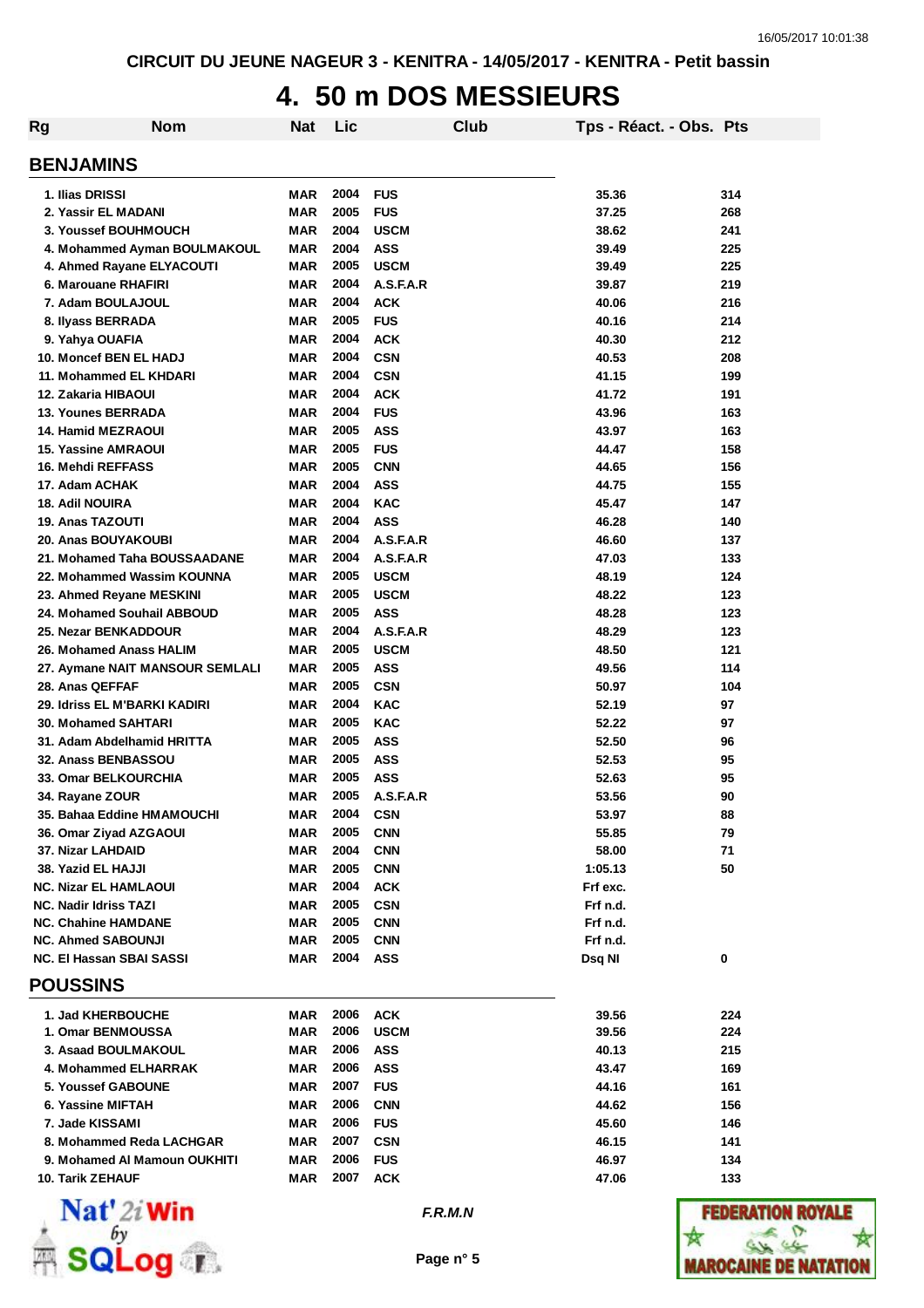#### **4. 50 m DOS MESSIEURS**

| Rg | <b>Nom</b>                          | <b>Nat</b> | Lic  | Club             | Tps - Réact. - Obs. Pts |     |
|----|-------------------------------------|------------|------|------------------|-------------------------|-----|
|    | <b>POUSSINS</b>                     |            |      |                  |                         |     |
|    | 11. Omar EL AMRAOUI                 | <b>MAR</b> | 2007 | <b>USCM</b>      | 47.53                   | 129 |
|    | 12. Omar BOUGOTAYA                  | <b>MAR</b> | 2006 | A.S.F.A.R        | 47.91                   | 126 |
|    | 13. Faris BOUKDIR                   | <b>MAR</b> | 2006 | <b>KAC</b>       | 48.22                   | 123 |
|    | <b>14. Nizar HARTOUT</b>            | <b>MAR</b> | 2006 | <b>CSN</b>       | 48.41                   | 122 |
|    | 15. Redouane CHELLAOUI              | <b>MAR</b> | 2006 | A.S.F.A.R        | 48.63                   | 120 |
|    | <b>16. Othmane EDDARKAOUI</b>       | <b>MAR</b> | 2007 | <b>FUS</b>       | 49.25                   | 116 |
|    | 16. Rayane AIT ALI                  | <b>MAR</b> | 2006 | <b>CNN</b>       | 49.25                   | 116 |
|    | <b>18. Moataz YAAGOUBI IDRISSI</b>  | <b>MAR</b> | 2006 | <b>ASS</b>       | 49.70                   | 113 |
|    | 19. Abdellatif KADRI                | MAR        | 2006 | <b>KAC</b>       | 49.91                   | 111 |
|    | 20. Mohamed Taha OBILAT             | MAR        | 2007 | <b>CSN</b>       | 50.10                   | 110 |
|    | 21. Zaid ZNAIDI                     | <b>MAR</b> | 2007 | <b>USCM</b>      | 50.46                   | 108 |
|    | 22. Abdellah ELAKADI                | <b>MAR</b> | 2006 | <b>ASS</b>       | 50.59                   | 107 |
|    | 23. Youssef OUTAHAJALA              | <b>MAR</b> | 2006 | <b>CNN</b>       | 52.07                   | 98  |
|    | 24. Hassan ELALAMI                  | <b>MAR</b> | 2006 | <b>FUS</b>       | 52.28                   | 97  |
|    | 25. Anas MADANI                     | <b>MAR</b> | 2007 | A.S.F.A.R        | 52.97                   | 93  |
|    | <b>26. Ali EL HASSANI</b>           | MAR        | 2007 | <b>FUS</b>       | 53.12                   | 92  |
|    | 26. Othmane ANEB                    | <b>MAR</b> | 2006 | <b>KAC</b>       | 53.12                   | 92  |
|    | 28. Mouataz SAHRAOUI                | MAR        | 2007 | <b>CSN</b>       | 53.31                   | 91  |
|    | 29. Haytam BARAKAT                  | MAR        | 2007 | <b>ASS</b>       | 53.80                   | 89  |
|    | 30. Said ADAM                       | MAR        | 2007 | <b>CSN</b>       | 53.84                   | 89  |
|    | <b>31. Younes OUTAHAJALA</b>        | <b>MAR</b> | 2006 | <b>CNN</b>       | 54.56                   | 85  |
|    | 32. Ilyas CHAKKOURI                 | <b>MAR</b> | 2006 | <b>A.ALAWAIL</b> | 54.72                   | 84  |
|    | 32. Yasser MOUKAFI                  | MAR        | 2006 | <b>CNN</b>       | 54.72                   | 84  |
|    | 34. Reda NADIR                      | MAR        | 2006 | <b>ASS</b>       | 54.97                   | 83  |
|    | <b>35. Ali CHOUAYE</b>              | <b>MAR</b> | 2007 | <b>CSN</b>       | 55.19                   | 82  |
|    | 36. Adam LAHDAID                    | <b>MAR</b> | 2006 | <b>CNN</b>       | 56.59                   | 76  |
|    | 37. Othmane ACHIBANE                | <b>MAR</b> | 2007 | <b>CNN</b>       | 57.56                   | 72  |
|    | <b>38. Mohammed ELHACHEMI</b>       | <b>MAR</b> | 2006 | <b>ASS</b>       | 57.63                   | 72  |
|    | 39. Sami HANNA                      | MAR        | 2007 | <b>CSN</b>       | 57.90                   | 71  |
|    | 40. Mouhamed DOUKALI                | <b>MAR</b> | 2006 | <b>KAC</b>       | 59.47                   | 66  |
|    | <b>41. Ziad ABOUMALIK</b>           | <b>MAR</b> | 2006 | <b>CNN</b>       | 1:00.66                 | 62  |
|    | <b>42. Mohamed Amine AHAITAF</b>    | <b>MAR</b> | 2007 | <b>A.ALAWAIL</b> | 1:04.25                 | 52  |
|    | 43. Haytam ELYAMANI                 | <b>MAR</b> | 2007 | ASS              | 1:05.47                 | 49  |
|    | 44. Yasser BENDAOU                  | MAR        | 2007 | <b>CNN</b>       | 1:06.66                 | 46  |
|    | 45. Youssef EL AMMARI               | MAR        | 2007 | <b>ASS</b>       | 1:10.14                 | 40  |
|    | 46. Amjad ELBLIDI                   | MAR        | 2007 | <b>KAC</b>       | 1:12.25                 | 36  |
|    | 47. Houssam AISSI                   | MAR        | 2007 | <b>CNN</b>       | 1:12.97                 | 35  |
|    | NC. Aymane AJANA                    | MAR        | 2006 | <b>ASS</b>       | Frf n.d.                |     |
|    | <b>NC. Youssef LAAREJ</b>           | MAR        | 2006 | <b>FUS</b>       | Frf n.d.                |     |
|    | <b>NC. Mohamed Taha HNICHE</b>      | MAR        | 2006 | <b>CNN</b>       | Frf n.d.                |     |
|    | <b>NC. Mohamed Taha TAADDI</b>      | MAR        | 2006 | <b>CNN</b>       | Frf n.d.                |     |
|    | <b>NC. Diae Errahman SABBANI</b>    | MAR        | 2006 | <b>CNN</b>       | Frf n.d.                |     |
|    | <b>NC. Adnan AHRRAM</b>             | MAR        | 2006 | <b>A.ALAWAIL</b> | Dsq NI                  | 0   |
|    | NC. Mohamed Aymane SGHIOURI IDRISSI | MAR        | 2006 | <b>CNN</b>       | Dsq NI                  | 0   |



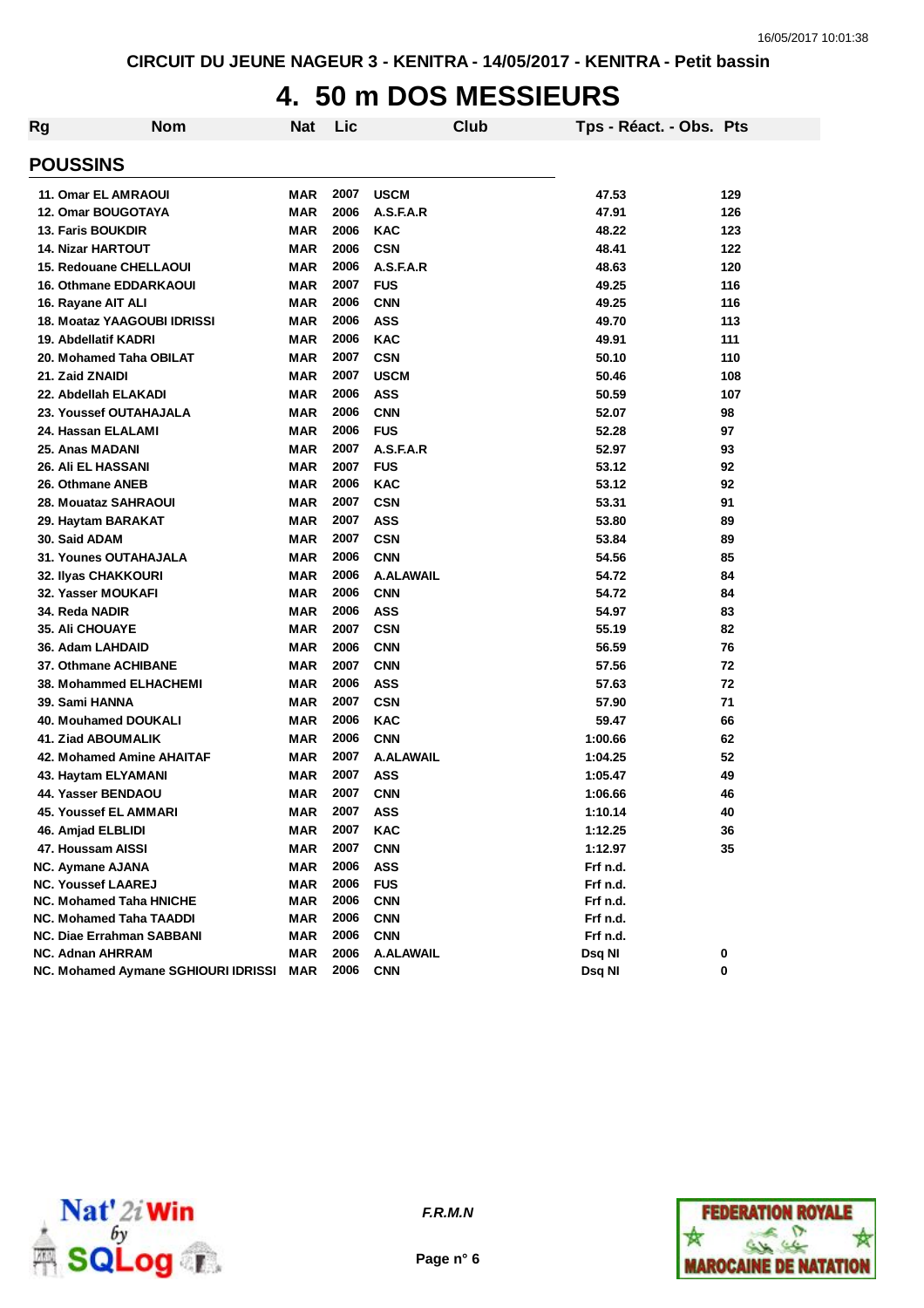#### **5. 50 m BRASSE DAMES**

| Rg | <b>Nom</b>                              | Nat               | Lic          | Club                     | Tps - Réact. - Obs. Pts |            |
|----|-----------------------------------------|-------------------|--------------|--------------------------|-------------------------|------------|
|    | <b>BENJAMINS</b>                        |                   |              |                          |                         |            |
|    | 1. Hiba BOURZINE                        | MAR               | 2004         | <b>USCM</b>              | 39.38                   | 435        |
|    | 2. Aicha EL BEKALI                      | MAR               | 2004         | A.S.F.A.R                | 40.78                   | 391        |
|    | 3. Abrare BELRHITI                      | MAR               | 2004         | <b>ACK</b>               | 41.28                   | 377        |
|    | 4. Lina GABOUNE                         | MAR               | 2004         | <b>FUS</b>               | 42.13                   | 355        |
|    | 5. Maryem DAGRI                         | MAR               | 2005         | <b>USCM</b>              | 42.35                   | 349        |
|    | 6. Imane LAHLOU                         | <b>MAR</b>        | 2005         | <b>FUS</b>               | 43.57                   | 321        |
|    | 7. Hind BAGHDAD                         | MAR               | 2004         | <b>CSN</b>               | 43.68                   | 318        |
|    | 8. Rima BADOUI                          | MAR               | 2004         | <b>ASS</b>               | 45.34                   | 285        |
|    | 9. Chahd BELEKBIRA                      | MAR               | 2004         | A.S.F.A.R                | 46.37                   | 266        |
|    | 10. Fadila ZEHAUF                       | MAR               | 2005         | <b>ACK</b>               | 48.06                   | 239        |
|    | 11. Marwa RIFFI                         | <b>MAR</b>        | 2005         | <b>USCM</b>              | 48.57                   | 231        |
|    | 12. Aya MARHFOUR                        | <b>MAR</b>        | 2005         | <b>FUS</b>               | 48.59                   | 231        |
|    | 13. Alaa BOUZAGBAH                      | <b>MAR</b>        | 2004         | <b>FUS</b>               | 48.82                   | 228        |
|    | 14. Oumaima BOUSSAADANE                 | <b>MAR</b>        | 2004         | A.S.F.A.R                | 49.72                   | 216        |
|    | 15. Mya BENABDELJALIL                   | <b>MAR</b>        | 2005         | <b>USCM</b>              | 51.28                   | 197        |
|    | 16. Abir ELFARSSI                       | <b>MAR</b>        | 2005         | A.S.F.A.R                | 51.36                   | 196        |
|    | <b>16. Tasnim CHAHBOUN</b>              | MAR               | 2005         | <b>KAC</b>               | 51.36                   | 196        |
|    | 18. Khaoula ELMADANI                    | MAR               | 2004         | <b>FUS</b>               | 52.63                   | 182        |
|    | 19. Yasmine CHIADMI                     | MAR               | 2005         | <b>USCM</b>              | 53.06                   | 177        |
|    | 20. Imane BOUTARBOUCH                   | MAR               | 2004         | <b>ASS</b>               | 53.22                   | 176        |
|    | 21. Alae ELMEKKAOUI                     | <b>MAR</b>        | 2005         | A.S.F.A.R                | 53.68                   | 171        |
|    | 22. Nour Elhouda MAROUDI                | <b>MAR</b>        | 2005         | <b>ASS</b>               | 54.00                   | 168        |
|    | 23. Zineb BOUARSA                       | <b>MAR</b>        | 2004         | <b>KAC</b>               | 55.69                   | 153        |
|    | 24. Yasmine TASSA                       | <b>MAR</b>        | 2005         | <b>KAC</b>               | 56.88                   | 144        |
|    | 25. Lina EL YACOUBI                     | MAR               | 2005<br>2005 | <b>USCM</b>              | 57.28                   | 141        |
|    | 26. Zineb SAIFI                         | MAR<br><b>MAR</b> | 2004         | <b>CNN</b><br><b>CNN</b> | 1:00.16                 | 122<br>110 |
|    | 27. Marwa ALAOUI<br>28. Yassamine SILMI | <b>MAR</b>        | 2005         | <b>CNN</b>               | 1:02.15<br>1:03.13      | 105        |
|    | 29. Alae BOUIRKI                        | <b>MAR</b>        | 2005         | <b>CNN</b>               | 1:03.19                 | 105        |
|    | 30. Zineb BELHAJ                        | MAR               | 2005         | <b>CNN</b>               | 1:04.13                 | 100        |
|    | 31. Hibah AISSAOUI                      | MAR               | 2005         | <b>CNN</b>               | 1:54.84                 | 17         |
|    | <b>NC. Malak BRIKA</b>                  | MAR               | 2005         | <b>CNK</b>               | Frf exc.                |            |
|    | <b>NC. Rim ZUFRI</b>                    | MAR               | 2005         | <b>A.ALAWAIL</b>         | Frf n.d.                |            |
|    | <b>NC. Alae EL MARNISSI</b>             | <b>MAR</b>        | 2005         | <b>CSN</b>               | Frf n.d.                |            |
|    | <b>NC. Manal LAASKRI</b>                | <b>MAR</b>        | 2004         | KAC                      | Frf n.d.                |            |
|    | <b>NC. Malak AMARI</b>                  | <b>MAR</b>        | 2005         | <b>CNN</b>               | Frf n.d.                |            |
|    | <b>NC. Hiba BEL HADDAR</b>              | MAR               | 2005         | <b>CNN</b>               | Frf n.d.                |            |
|    | <b>POUSSINS</b>                         |                   |              |                          |                         |            |
|    | 1. Kaoutar HOSNI                        | <b>MAR</b>        | 2006         | <b>ACK</b>               | 48.53                   | 232        |
|    | 2. Lina YAQOUBI                         | <b>MAR</b>        | 2006         | <b>CSN</b>               | 49.56                   | 218        |
|    | 3. Majdouline NIHOU                     | MAR               | 2007         | <b>ACK</b>               | 49.62                   | 217        |
|    | <b>4. Rim ELAMRAOUI</b>                 | <b>MAR</b>        | 2006         | <b>FUS</b>               | 50.15                   | 210        |
|    | 5. Rim BENARAFA                         | MAR               | 2007         | <b>FUS</b>               | 50.19                   | 210        |
|    | 6. Nour El Houda BENSALEH               | MAR               | 2007         | <b>FUS</b>               | 52.21                   | 186        |
|    | 7. Rim ZAARI JABRI                      | MAR               | 2006         | <b>ASS</b>               | 52.84                   | 180        |
|    | 8. Heba BEN MOUSSA                      | MAR               | 2007         | <b>CSN</b>               | 53.78                   | 170        |
|    | 9. Yasmine ELOMARI                      | MAR               | 2006         | <b>ACK</b>               | 53.84                   | 170        |
|    | 10. Rihab NOUIRA                        | MAR               | 2007         | <b>KAC</b>               | 53.97                   | 169        |
|    | 11. Jihane EL FALAKI                    | MAR               | 2006         | A.ALAWAIL                | 54.00                   | 168        |
|    | 12. Nada ZAGRITI                        | MAR               | 2007         | <b>ASS</b>               | 54.16                   | 167        |
|    | 13. Yasmine ERRAI                       | <b>MAR</b>        | 2006         | <b>KAC</b>               | 54.93                   | 160        |
|    | 14. Nour El Houda MOUKHLESSE            | MAR               | 2007         | <b>KAC</b>               | 55.06                   | 159        |
|    | 15. Ghita EL IDRISSI EL AMGHARI         | <b>MAR</b>        | 2006         | <b>USCM</b>              | 55.34                   | 156        |
|    | 16. Maroua ELAZHARI                     | MAR               | 2006         | <b>FUS</b>               | 55.60                   | 154        |



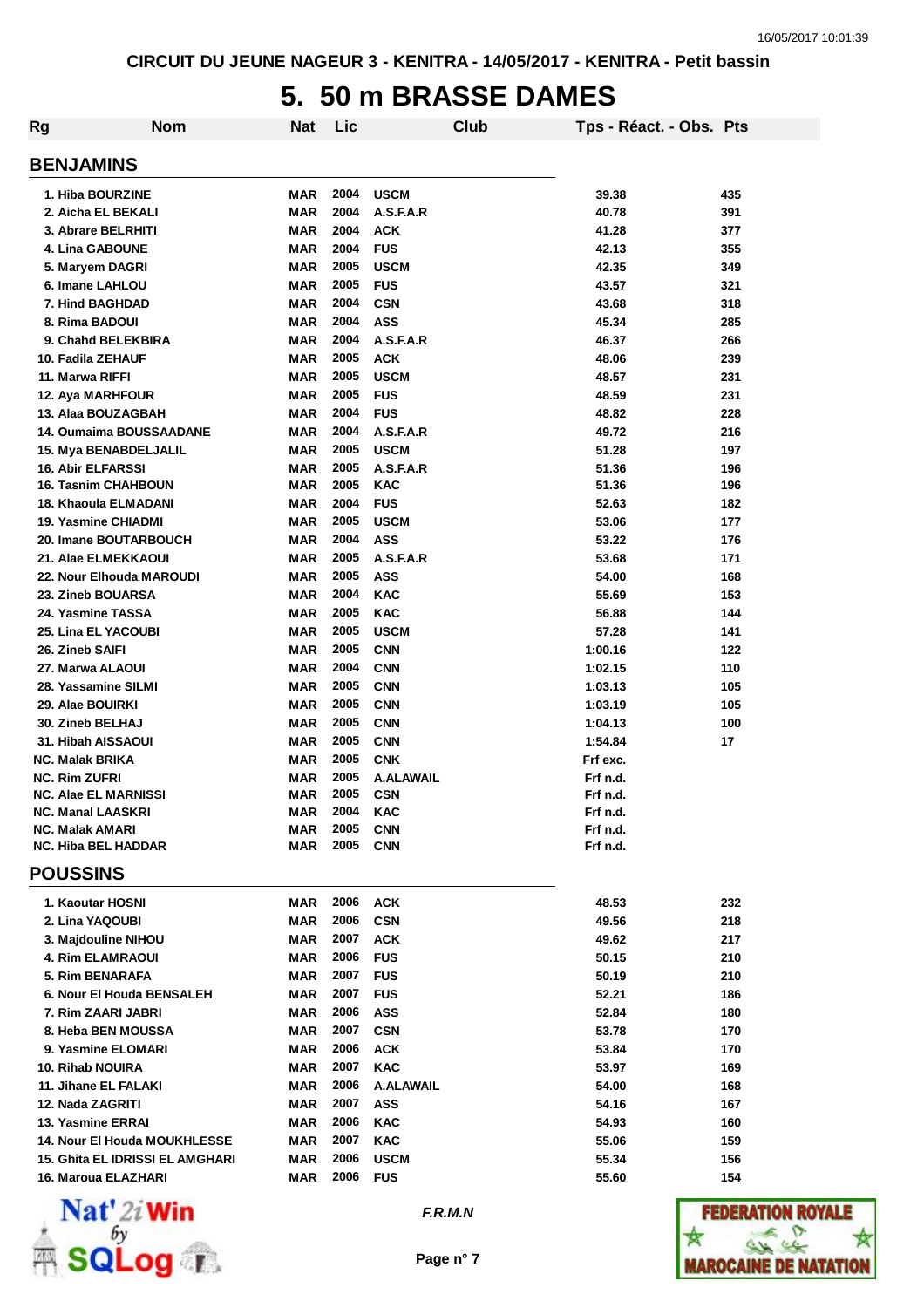#### **5. 50 m BRASSE DAMES**

| Rg | <b>Nom</b>                  | <b>Nat</b> | <b>Lic</b> |                  | <b>Club</b> | Tps - Réact. - Obs. Pts |     |
|----|-----------------------------|------------|------------|------------------|-------------|-------------------------|-----|
|    |                             |            |            |                  |             |                         |     |
|    | <b>POUSSINS</b>             |            |            |                  |             |                         |     |
|    | 17. Raihan MOUNA            | MAR        | 2007       | <b>A.ALAWAIL</b> |             | 56.53                   | 147 |
|    | 18. Abla BELMATI            | <b>MAR</b> | 2006       | <b>FUS</b>       |             | 57.12                   | 142 |
|    | 19. Rhita BOULAJOUL         | <b>MAR</b> | 2007       | <b>ACK</b>       |             | 57.21                   | 141 |
|    | 20. Jannat BAYADOU          | <b>MAR</b> | 2007       | <b>KAC</b>       |             | 58.69                   | 131 |
|    | 21. Zineb ATILLAH           | <b>MAR</b> | 2006       | <b>FUS</b>       |             | 59.07                   | 128 |
|    | 22. Salma RHOUL             | <b>MAR</b> | 2006       | <b>FUS</b>       |             | 59.47                   | 126 |
|    | 23. Yasmine BAKKAR          | <b>MAR</b> | 2006       | <b>KAC</b>       |             | 1:01.10                 | 116 |
|    | 24. Hiba OUAHABI            | <b>MAR</b> | 2007       | A.S.F.A.R        |             | 1:02.00                 | 111 |
|    | 25. Rachida KIDAYE          | <b>MAR</b> | 2007       | <b>CNN</b>       |             | 1:02.59                 | 108 |
|    | 26. Fatima Zahra KAISSI     | <b>MAR</b> | 2007       | <b>CNK</b>       |             | 1:02.64                 | 108 |
|    | 27. Nour DOUFIK             | <b>MAR</b> | 2007       | <b>ACK</b>       |             | 1:02.78                 | 107 |
|    | 28. Ibtihal ZOUAKI          | <b>MAR</b> | 2007       | <b>ASS</b>       |             | 1:03.46                 | 103 |
|    | 29. Hanane DIOURI           | <b>MAR</b> | 2007       | <b>ASS</b>       |             | 1:04.25                 | 100 |
|    | <b>30. Noha ELYAHYAOUI</b>  | <b>MAR</b> | 2007       | <b>KAC</b>       |             | 1:04.53                 | 98  |
|    | 31. Sarah BOUHEMAID         | <b>MAR</b> | 2007       | <b>CNN</b>       |             | 1:04.83                 | 97  |
|    | 32. Nisrine ERRAI           | <b>MAR</b> | 2006       | <b>KAC</b>       |             | 1:05.34                 | 95  |
|    | 33. Selma TIYAL             | <b>MAR</b> | 2007       | A.S.F.A.R        |             | 1:05.50                 | 94  |
|    | 34. Yassmina IZOUGAGHEN     | <b>MAR</b> | 2007       | <b>CNN</b>       |             | 1:05.75                 | 93  |
|    | 35. Lina DOUDOUH            | <b>MAR</b> | 2007       | <b>A.ALAWAIL</b> |             | 1:07.00                 | 88  |
|    | 36. Yaqout BOUARSA          | <b>MAR</b> | 2007       | <b>KAC</b>       |             | 1:07.78                 | 85  |
|    | 37. Soraya EDDAOUE          | <b>MAR</b> | 2006       | <b>CNN</b>       |             | 1:08.81                 | 81  |
|    | 38. Fatima Ezzahrae ELOUADI | <b>MAR</b> | 2007       | <b>CNN</b>       |             | 1:09.25                 | 80  |
|    | 39. Salma SAIFI             | <b>MAR</b> | 2007       | <b>CNN</b>       |             | 1:09.37                 | 79  |
|    | <b>40. Marwa ELYAHYAOUI</b> | <b>MAR</b> | 2006       | <b>KAC</b>       |             | 1:09.94                 | 77  |
|    | 41. Asmae BENSAID           | <b>MAR</b> | 2006       | <b>CNN</b>       |             | 1:11.53                 | 72  |
|    | 42. Narjiss SILMI           | <b>MAR</b> | 2007       | <b>CNN</b>       |             | 1:15.81                 | 60  |
|    | 43. Dina Walae ALILOU       | <b>MAR</b> | 2006       | <b>CNN</b>       |             | 1:19.63                 | 52  |
|    | <b>NC. Amina EL MEJDOUB</b> | <b>MAR</b> | 2006       | <b>ASS</b>       |             | Frf exc.                |     |
|    | <b>NC. Sundus ALHAMAD</b>   | MAR        | 2007       | <b>KAC</b>       |             | Dsq NI                  | 0   |





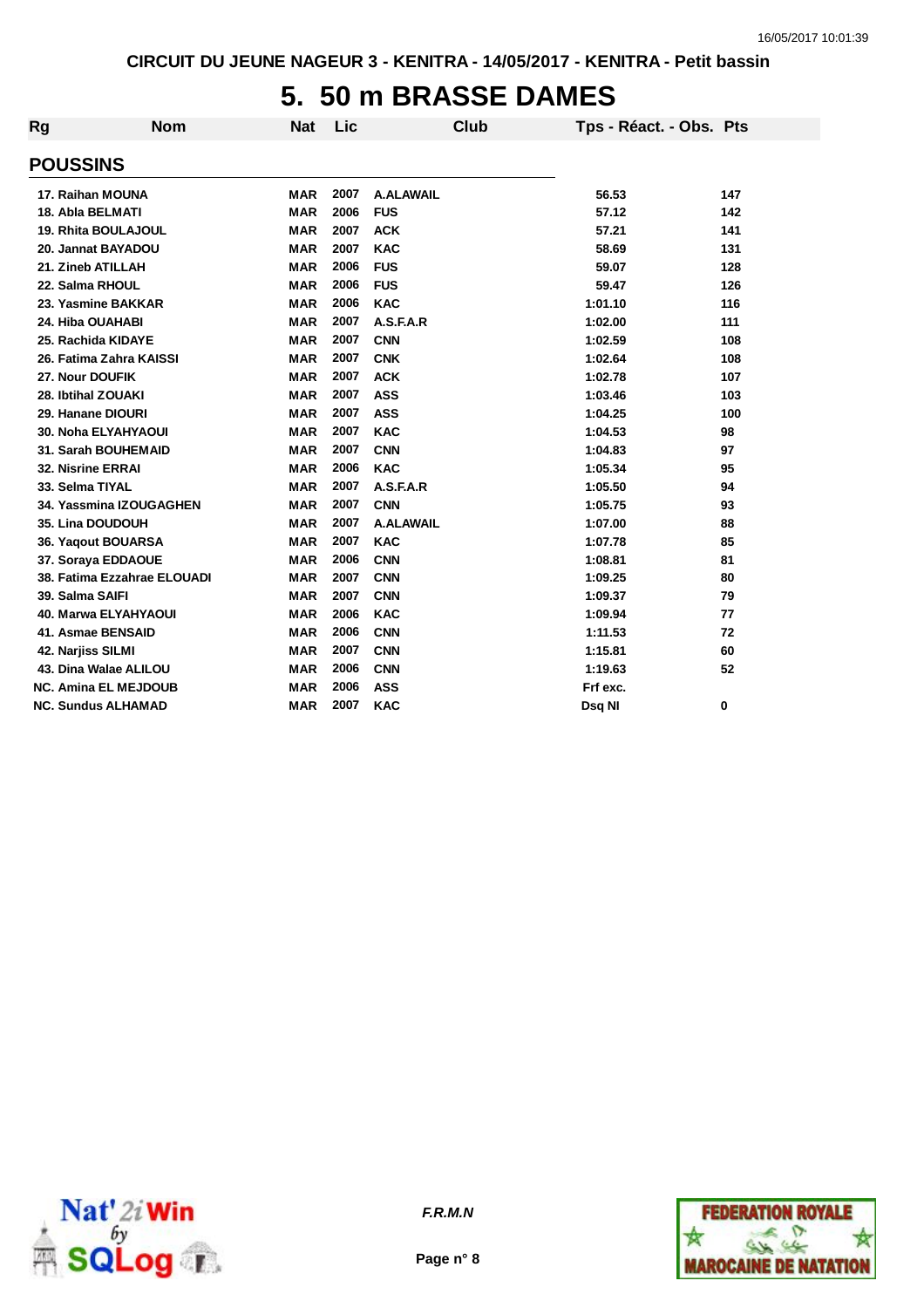# **6. 50 m BRASSE MESSIEURS**

| <b>Rg</b> | <b>Nom</b>                         | Nat        | Lic                 |                  | Club | Tps - Réact. - Obs. Pts |            |
|-----------|------------------------------------|------------|---------------------|------------------|------|-------------------------|------------|
|           | <b>BENJAMINS</b>                   |            |                     |                  |      |                         |            |
|           | 1. Ilias DRISSI                    | MAR        | 2004                | <b>FUS</b>       |      | 41.19                   | 271        |
|           | 2. Moncef BEN EL HADJ              | MAR        | 2004                | <b>CSN</b>       |      | 42.23                   | 251        |
|           | 3. Aymane BOUZAIDI                 | MAR        | 2005                | <b>CSN</b>       |      | 44.22                   | 219        |
|           | 4. Adam BOULAJOUL                  | MAR        | 2004                | <b>ACK</b>       |      | 44.25                   | 219        |
|           | 5. Souhayl SEJJARI                 | MAR        | 2004                | <b>FUS</b>       |      | 44.66                   | 213        |
|           | 6. Yahya OUAFIA                    | MAR        | 2004                | <b>ACK</b>       |      | 45.88                   | 196        |
|           | 7. Anas TAZOUTI                    | <b>MAR</b> | 2004                | <b>ASS</b>       |      | 46.09                   | 193        |
|           | 8. Mohammed Ayman BOULMAKOUL       | MAR        | 2004                | <b>ASS</b>       |      | 46.31                   | 191        |
|           | 9. Anas BOUYAKOUBI                 | MAR        | 2004                | A.S.F.A.R        |      | 46.34                   | 190        |
|           | 9. Hamid MEZRAOUI                  | MAR        | 2005                | <b>ASS</b>       |      | 46.34                   | 190        |
|           | 11. Lmehdi FILALI                  | MAR        | 2004                | <b>USCM</b>      |      | 46.68                   | 186        |
|           | 12. Zakaria HIBAOUI                | MAR        | 2004                | <b>ACK</b>       |      | 47.37                   | 178        |
|           | 13. Mohammed Amjad BENDGUIG        | MAR        | 2004                | <b>CSN</b>       |      | 47.93                   | 172        |
|           | <b>14. Yassine AMRAOUI</b>         | MAR        | 2005                | <b>FUS</b>       |      | 49.63                   | 155        |
|           | 15. Adam ACHAK                     | MAR        | 2004                | <b>ASS</b>       |      | 49.97                   | 152        |
|           | 16. Mohamed Taha BOUSSAADANE       | MAR        | 2004                | A.S.F.A.R        |      | 50.62                   | 146        |
|           | 17. Mohamed Zaid AITSAID           | <b>MAR</b> | 2004                | <b>A.ALAWAIL</b> |      | 50.78                   | 144        |
|           | 18. Aymane BERRAHMA                | <b>MAR</b> | 2005                | <b>ASS</b>       |      | 50.91                   | 143        |
|           | <b>19. Ali BOUALAM</b>             | MAR        | 2004                | <b>FUS</b>       |      | 51.66                   | 137        |
|           | 20. El Hassan SBAI SASSI           | MAR        | 2004                | <b>ASS</b>       |      | 52.06                   | 134        |
|           | 21. Anass BENBASSOU                | MAR        | 2005                | <b>ASS</b>       |      | 52.34                   | 132        |
|           | 22. Othmane ELMAHI                 | MAR        | 2005                | <b>CNN</b>       |      | 52.50                   | 131        |
|           | 23. Rayane ZOUR                    | MAR        | 2005                | A.S.F.A.R        |      | 52.53                   | 130        |
|           | 24. Anas QEFFAF                    | MAR        | 2005                | <b>CSN</b>       |      | 53.09                   | 126        |
|           | 25. Nezar BENKADDOUR               | MAR        | 2004                | A.S.F.A.R        |      | 53.44                   | 124        |
|           | 26. Mohammed Wassim KOUNNA         | MAR        | 2005                | <b>USCM</b>      |      | 56.31                   | 106        |
|           | 27. Adam Abdelhamid HRITTA         | MAR        | 2005                | <b>ASS</b>       |      | 56.72                   | 103        |
|           | <b>28. Mohamed SAHTARI</b>         | <b>MAR</b> | 2005                | <b>KAC</b>       |      | 57.00                   | 102        |
|           | 29. Aymane NAIT MANSOUR SEMLALI    | <b>MAR</b> | 2005                | <b>ASS</b>       |      | 57.32                   | 100        |
|           | 30. Bahaa Eddine HMAMOUCHI         | <b>MAR</b> | 2004                | <b>CSN</b>       |      | 57.47                   | 99         |
|           | 31. Mohamed Souhail ABBOUD         | <b>MAR</b> | 2005                | <b>ASS</b>       |      | 59.00                   | 92         |
|           | <b>32. Omar BELKOURCHIA</b>        | MAR        | 2005                | <b>ASS</b>       |      | 1:02.72                 | 76         |
|           | 33. Mohamed Anass HALIM            | MAR        | 2005                | <b>USCM</b>      |      | 1:05.34                 | 68         |
|           | <b>NC. Nizar EL HAMLAOUI</b>       | <b>MAR</b> | 2004                | <b>ACK</b>       |      | Frf exc.                |            |
|           | <b>NC. Nadir Idriss TAZI</b>       |            | <b>MAR 2005 CSN</b> |                  |      | Frf n.d.                |            |
|           | <b>POUSSINS</b>                    |            |                     |                  |      |                         |            |
|           | 1. Marwane SEBBATA                 | MAR        | 2006                | <b>FUS</b>       |      | 41.50                   | 265        |
|           | 1. Akram NEJJAR                    | MAR        | 2006                | <b>USCM</b>      |      | 41.50                   | 265        |
|           | 3. Hamza KAMAL                     | MAR        | 2006                | <b>USCM</b>      |      | 42.10                   | 254        |
|           | 4. Hamza FILALI                    | MAR        | 2006                | <b>USCM</b>      |      | 45.94                   | 195        |
|           | 5. Wael OUBIHI                     | MAR        | 2006                | <b>CSN</b>       |      | 48.62                   | 165        |
|           | 6. Omar BOUGOTAYA                  | <b>MAR</b> | 2006                | A.S.F.A.R        |      | 49.60                   | 155        |
|           | 7. Abdellatif KADRI                | MAR        | 2006                | <b>KAC</b>       |      | 50.97                   | 143        |
|           | 8. Youssef BEKKAOUI                | MAR        | 2006                | <b>ASS</b>       |      | 51.38                   | 139        |
|           | 9. Ahmed Yassine SEYAR             | MAR        | 2006                | <b>ASS</b>       |      | 51.71                   | 137        |
|           | 10. Ryad MALKI                     | MAR        | 2006                | <b>CNN</b>       |      | 52.12                   | 134        |
|           | 11. Mohamed Ayoub OUADI            | <b>MAR</b> | 2007                | <b>ASS</b>       |      | 52.91                   | 128        |
|           | 12. Hassan ELALAMI                 | MAR        | 2006                | <b>FUS</b>       |      | 52.94                   | 127        |
|           | 13. Mohammed DEDDI                 | <b>MAR</b> | 2007                | <b>KAC</b>       |      | 53.25                   | 125        |
|           | 14. Mohamed Naji TOUIMI BENJELLOUN | MAR        | 2007                | <b>ASS</b>       |      | 53.28                   | 125        |
|           | 15. Othmane EDDARKAOUI             | MAR        | 2007                | <b>FUS</b>       |      | 54.22                   | 119        |
|           |                                    |            | 2007                | <b>ASS</b>       |      | 54.44                   |            |
|           | 16. Haytam BARAKAT                 | MAR        | 2006                | <b>ASS</b>       |      |                         | 117<br>114 |
|           | 17. Mohammed ELHARRAK              | MAR        |                     |                  |      | 55.00                   |            |
|           | 18. Mohammed Reda LACHGAR          | MAR        | 2007                | <b>CSN</b>       |      | 55.56                   | 110        |



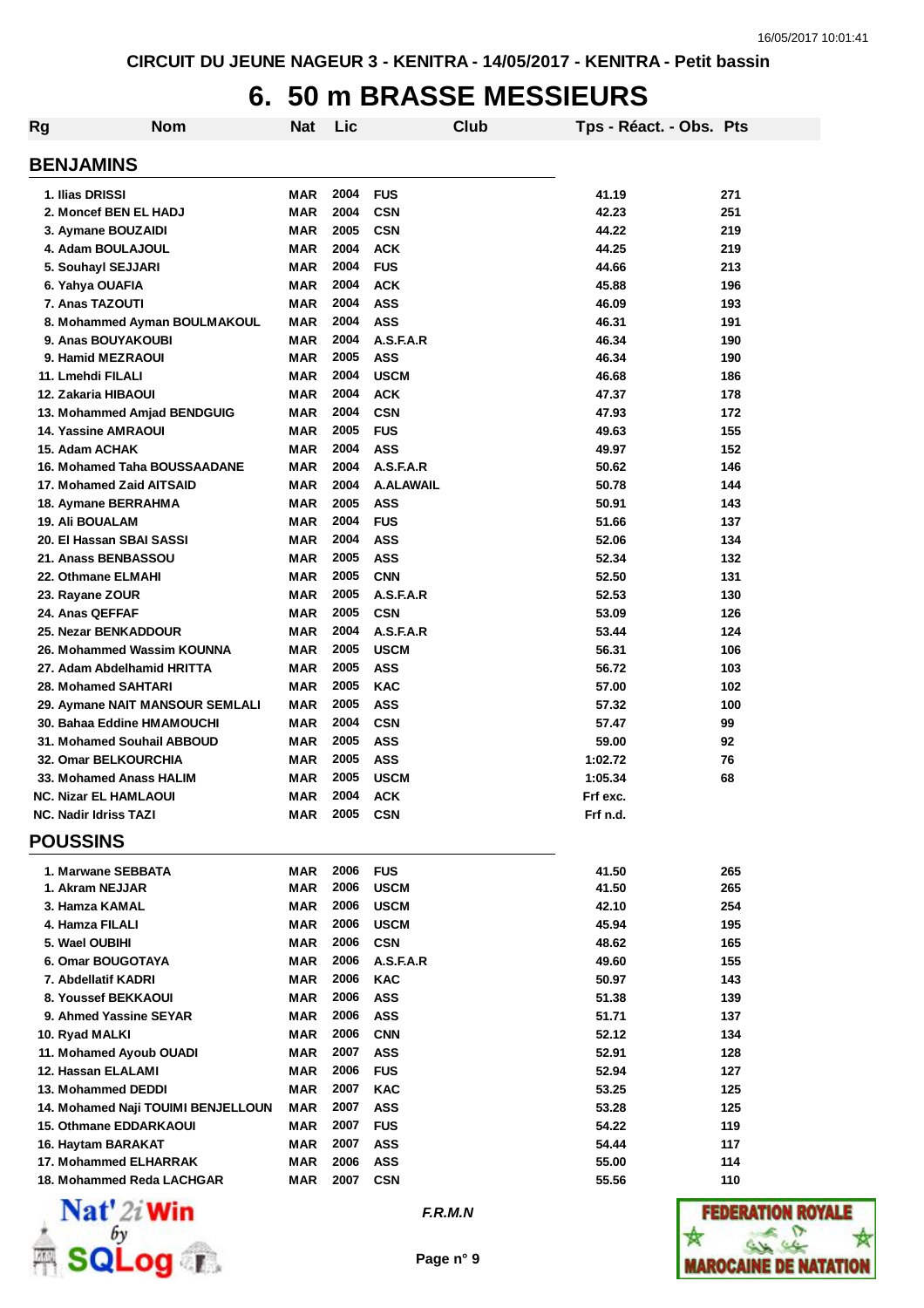# **6. 50 m BRASSE MESSIEURS**

| Rg                          | <b>Nom</b>                          | Nat        | Lic  | Club             | Tps - Réact. - Obs. Pts |     |
|-----------------------------|-------------------------------------|------------|------|------------------|-------------------------|-----|
| <b>POUSSINS</b>             |                                     |            |      |                  |                         |     |
| <b>19. Ilyas CHAKKOURI</b>  |                                     | <b>MAR</b> | 2006 | A.ALAWAIL        | 56.31                   | 106 |
|                             | 20. Mohamed Taha OBILAT             | <b>MAR</b> | 2007 | <b>CSN</b>       | 56.66                   | 104 |
|                             | 21. Ryan CHEBIHI HASSANI            | <b>MAR</b> | 2007 | <b>FUS</b>       | 57.31                   | 100 |
| 22. Assaad Taha SEYAR       |                                     | <b>MAR</b> | 2007 | <b>ASS</b>       | 58.16                   | 96  |
| 23. Amjad ELBLIDI           |                                     | <b>MAR</b> | 2007 | <b>KAC</b>       | 58.91                   | 92  |
| 24. Mouataz SAHRAOUI        |                                     | <b>MAR</b> | 2007 | <b>CSN</b>       | 59.38                   | 90  |
| 25. Fahd JENNANE            |                                     | <b>MAR</b> | 2007 | A.S.F.A.R        | 59.44                   | 90  |
| 26. Riad MAJID              |                                     | <b>MAR</b> | 2006 | <b>KAC</b>       | 59.53                   | 89  |
|                             | 27. Hamza EL MKHENTAR               | <b>MAR</b> | 2007 | <b>USCM</b>      | 59.90                   | 88  |
| 28. Faris BOUKDIR           |                                     | <b>MAR</b> | 2006 | <b>KAC</b>       | 1:00.31                 | 86  |
| 29. Adnan AHRRAM            |                                     | <b>MAR</b> | 2006 | <b>A.ALAWAIL</b> | 1:02.62                 | 77  |
|                             | 30. Mehdi Ghazi ASKARI              | <b>MAR</b> | 2006 | <b>KAC</b>       | 1:04.34                 | 71  |
| <b>31. Ali EL HASSANI</b>   |                                     | <b>MAR</b> | 2007 | <b>FUS</b>       | 1:07.06                 | 62  |
| 32. Nasser ZOUR             |                                     | <b>MAR</b> | 2007 | A.S.F.A.R        | 1:09.00                 | 57  |
|                             | 33. Mohamed Aymane SGHIOURI IDRISSI | <b>MAR</b> | 2006 | <b>CNN</b>       | 1:12.12                 | 50  |
| <b>NC. Aymane AJANA</b>     |                                     | <b>MAR</b> | 2006 | <b>ASS</b>       | Frf exc.                |     |
| <b>NC. Youssef LAAREJ</b>   |                                     | <b>MAR</b> | 2006 | <b>FUS</b>       | Frf n.d.                |     |
|                             | <b>NC. Redouane CHELLAOUI</b>       | <b>MAR</b> | 2006 | A.S.F.A.R        | Dsq FD                  | 0   |
| <b>NC. Jade KISSAMI</b>     |                                     | <b>MAR</b> | 2006 | <b>FUS</b>       | Dsq FD                  | 0   |
| <b>NC. Chihab CHAHABOUN</b> |                                     | <b>MAR</b> | 2006 | <b>KAC</b>       | Dsq NI                  | 0   |



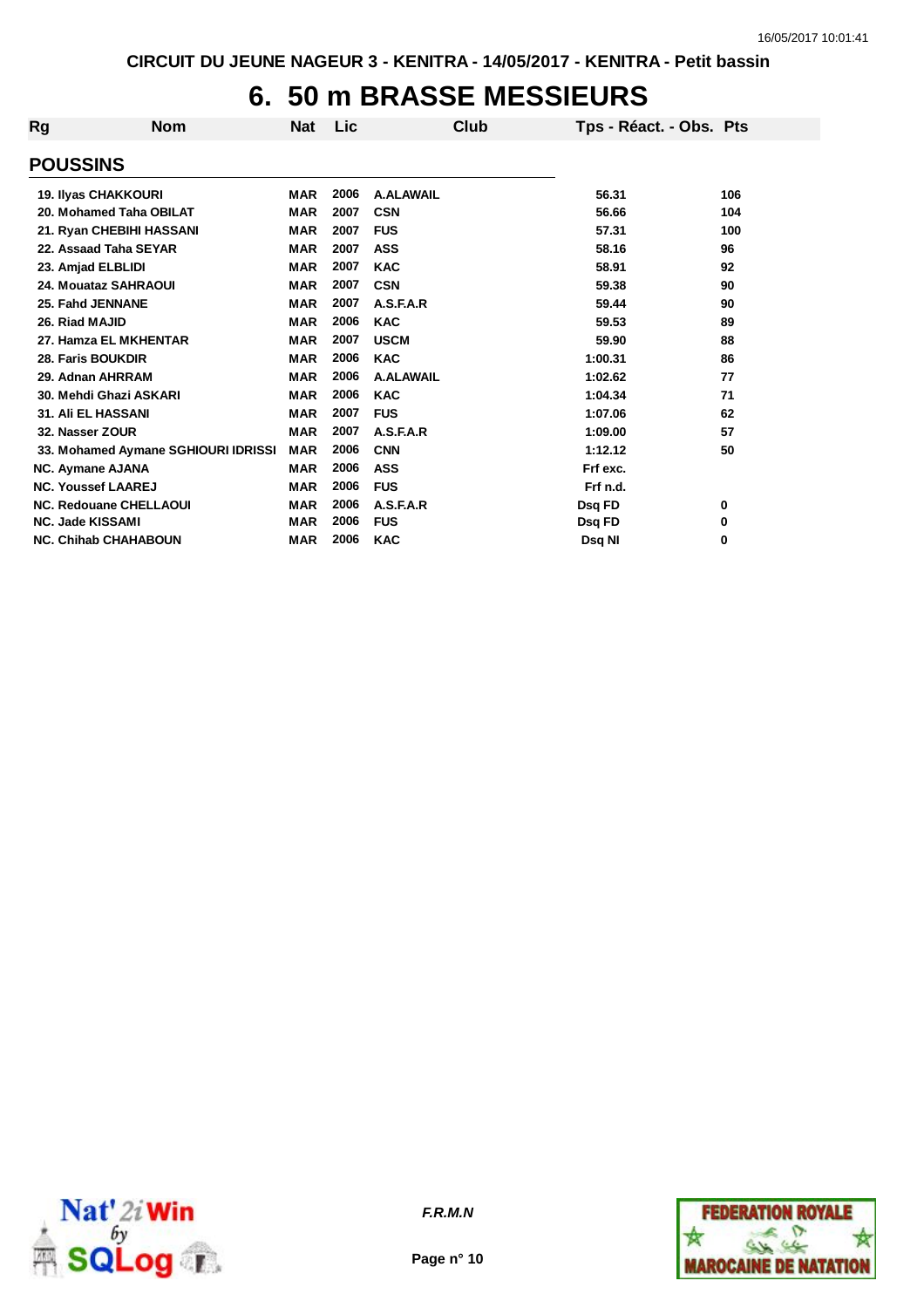### **7. 50 m PAPILLON DAMES**

| Rg | Nom                              | <b>Nat</b> | Lic  | Club        | Tps - Réact. - Obs. Pts |     |
|----|----------------------------------|------------|------|-------------|-------------------------|-----|
|    | <b>BENJAMINS</b>                 |            |      |             |                         |     |
|    | 1. Malak BOUSSOUF                | <b>MAR</b> | 2004 | <b>ACK</b>  | 33.65                   | 382 |
|    | 1. Meryem HOSNI                  | <b>MAR</b> | 2005 | <b>ACK</b>  | 33.65                   | 382 |
|    | 1. Lina DANNA                    | <b>MAR</b> | 2005 | <b>USCM</b> | 33.65                   | 382 |
|    | <b>4. Hiba CHOUAIBI</b>          | <b>MAR</b> | 2004 | <b>USCM</b> | 33.81                   | 377 |
|    | 5. Maha BASKACH                  | <b>MAR</b> | 2005 | <b>USCM</b> | 35.79                   | 318 |
|    | 5. Oumaima RACHIDI               | <b>MAR</b> | 2004 | <b>USCM</b> | 35.79                   | 318 |
|    | 7. Yasmine RIAD                  | <b>MAR</b> | 2004 | <b>FUS</b>  | 36.59                   | 297 |
|    | 8. Mouna Yassmina MASAIF         | <b>MAR</b> | 2005 | <b>ACK</b>  | 36.72                   | 294 |
|    | 9. Malak IGOUZAL                 | <b>MAR</b> | 2005 | <b>CSN</b>  | 40.81                   | 214 |
|    | 10. Camelia GARNOUSSI            | <b>MAR</b> | 2004 | <b>FUS</b>  | 42.75                   | 186 |
|    | 11. Nour Elhouda YOUSFI          | <b>MAR</b> | 2005 | <b>CNN</b>  | 42.87                   | 185 |
|    | 12. Imane LAHLOU                 | <b>MAR</b> | 2005 | <b>FUS</b>  | 44.10                   | 170 |
|    | <b>13. Lina EL YACOUBI</b>       | <b>MAR</b> | 2005 | <b>USCM</b> | 44.97                   | 160 |
|    | <b>14. Hiba GHOUDANE</b>         | <b>MAR</b> | 2004 | <b>CSN</b>  | 46.22                   | 147 |
|    | <b>15. Rim ARHARBI</b>           | <b>MAR</b> | 2004 | <b>KAC</b>  | 46.78                   | 142 |
|    | <b>16. Nourzad KARROUK BAAYL</b> | <b>MAR</b> | 2005 | <b>ACK</b>  | 47.31                   | 137 |
|    | 17. Mya BENABDELJALIL            | <b>MAR</b> | 2005 | <b>USCM</b> | 47.69                   | 134 |
|    | 18. Chahd BELEKBIRA              | <b>MAR</b> | 2004 | A.S.F.A.R   | 48.94                   | 124 |
|    | 19. Yasmine CHIADMI              | <b>MAR</b> | 2005 | <b>USCM</b> | 53.69                   | 94  |
|    | 20. Rim ESSADIQI                 | <b>MAR</b> | 2005 | A.S.F.A.R   | 57.09                   | 78  |
|    | <b>NC. Malak AMARI</b>           | <b>MAR</b> | 2005 | <b>CNN</b>  | Frf n.d.                |     |
|    | <b>POUSSINS</b>                  |            |      |             |                         |     |
|    | 1. Lina YAQOUBI                  | <b>MAR</b> | 2006 | <b>CSN</b>  | 40.68                   | 216 |
|    | 2. Nada RAGTAOUI                 | <b>MAR</b> | 2007 | <b>FUS</b>  | 41.69                   | 201 |
|    | 3. Youssra ELMAZOUNI             | <b>MAR</b> | 2006 | <b>CSN</b>  | 41.81                   | 199 |
|    | <b>4. Rim ELAMRAOUI</b>          | <b>MAR</b> | 2006 | <b>FUS</b>  | 44.56                   | 164 |
|    | 5. Inass ALLAOUI                 | <b>MAR</b> | 2006 | A.S.F.A.R   | 45.46                   | 155 |
|    | <b>6. Sara BENSLETEN</b>         | <b>MAR</b> | 2007 | <b>USCM</b> | 45.69                   | 152 |
|    | 7. Malak TIBARI                  | <b>MAR</b> | 2006 | A.S.F.A.R   | 47.53                   | 135 |
|    | 8. Yasmine ELOMARI               | <b>MAR</b> | 2006 | <b>ACK</b>  | 53.88                   | 93  |
|    | 9. Hiba LAHLIMI                  | <b>MAR</b> | 2007 | <b>ACK</b>  | 56.50                   | 80  |
|    | 10. Maroua ELAZHARI              | <b>MAR</b> | 2006 | <b>FUS</b>  | 56.56                   | 80  |
|    | 11. Lina CHABI                   | <b>MAR</b> | 2006 | <b>USCM</b> | 57.81                   | 75  |
|    | 12. Majdouline NIHOU             | <b>MAR</b> | 2007 | <b>ACK</b>  | 58.35                   | 73  |
|    | 13. Malak ELBOUAZZAOUI           | <b>MAR</b> | 2007 | <b>ASS</b>  | 1:01.60                 | 62  |
|    | <b>NC. Rania MAALLEM</b>         | <b>MAR</b> | 2007 | <b>ACK</b>  | Frf n.d.                |     |
|    | <b>NC. Rim BENAZOUZ</b>          | <b>MAR</b> | 2007 | <b>ASS</b>  | Dsq Nl                  | 0   |



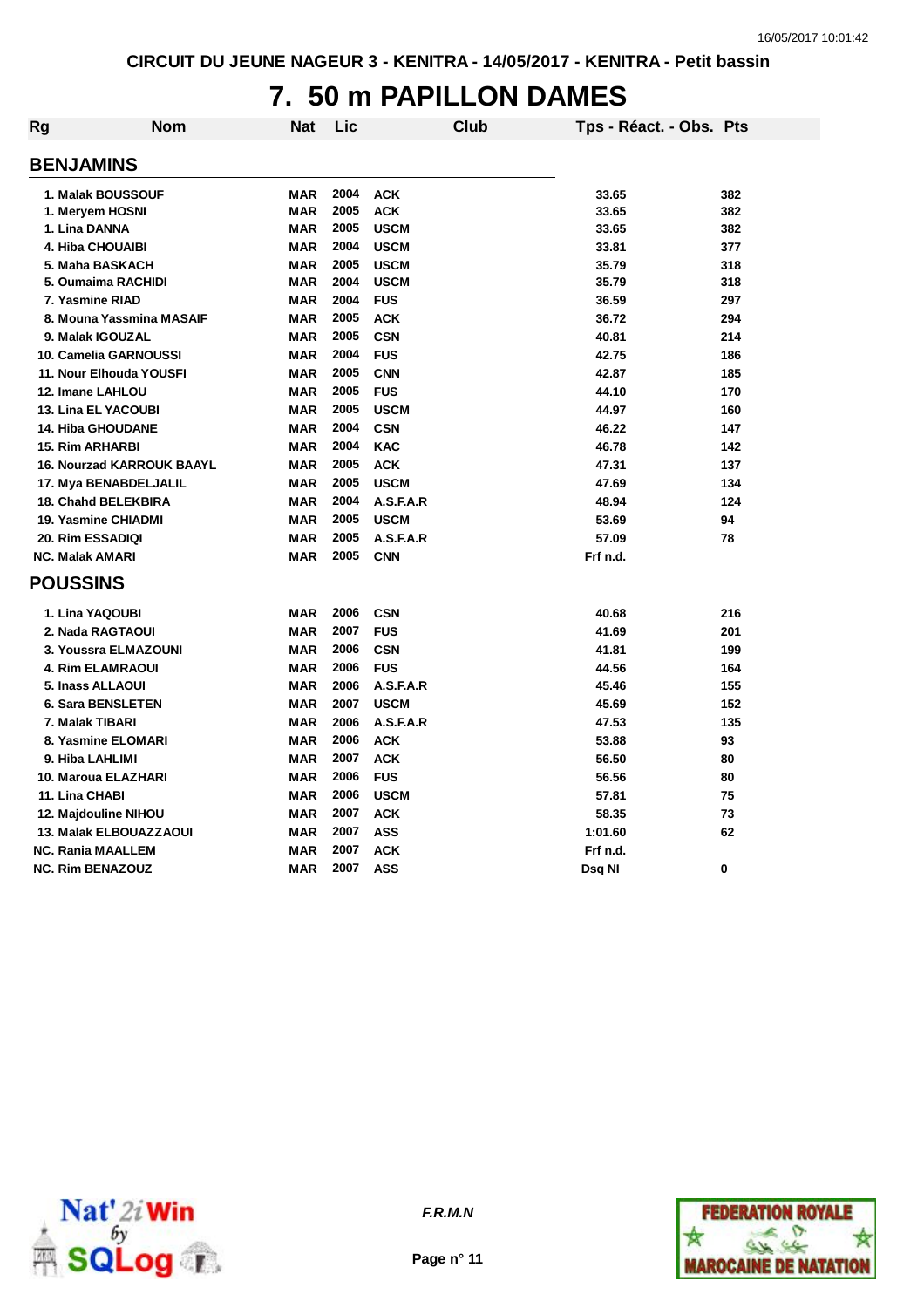### **8. 50 m PAPILLON MESSIEURS**

| Rg                            | <b>Nom</b>                         | <b>Nat</b> | Lic  |             | Club | Tps - Réact. - Obs. Pts |     |
|-------------------------------|------------------------------------|------------|------|-------------|------|-------------------------|-----|
| <b>BENJAMINS</b>              |                                    |            |      |             |      |                         |     |
| 1. Yasser BENCHEBBA           |                                    | <b>MAR</b> | 2004 | <b>USCM</b> |      | 29.43                   | 442 |
| 2. Adam BOURZINE              |                                    | <b>MAR</b> | 2005 | <b>USCM</b> |      | 32.19                   | 338 |
| 3. Mohamed Sami ZEMZAMI       |                                    | <b>MAR</b> | 2005 | <b>USCM</b> |      | 32.53                   | 327 |
| 4. Hamza BENHLIMA             |                                    | <b>MAR</b> | 2004 | <b>ASS</b>  |      | 34.02                   | 286 |
| <b>4. Said CHAHINE</b>        |                                    | <b>MAR</b> | 2005 | <b>USCM</b> |      | 34.02                   | 286 |
| 6. Ayman BOUCETTA             |                                    | <b>MAR</b> | 2005 | <b>CNN</b>  |      | 35.47                   | 252 |
| 7. Ahmed Rayane ELYACOUTI     |                                    | <b>MAR</b> | 2005 | <b>USCM</b> |      | 38.09                   | 204 |
| 8. Younes BERRADA             |                                    | <b>MAR</b> | 2004 | <b>FUS</b>  |      | 40.17                   | 174 |
| 8. Ilyass BERRADA             |                                    | <b>MAR</b> | 2005 | <b>FUS</b>  |      | 40.17                   | 174 |
| 10. Sami KASMI                |                                    | <b>MAR</b> | 2005 | <b>FUS</b>  |      | 40.81                   | 166 |
| 11. Badr ABROUK               |                                    | <b>MAR</b> | 2004 | A.S.F.A.R   |      | 40.82                   | 165 |
| 12. Lmehdi FILALI             |                                    | <b>MAR</b> | 2004 | <b>USCM</b> |      | 41.53                   | 157 |
| 13. Yahya TOURABI             |                                    | <b>MAR</b> | 2005 | <b>FUS</b>  |      | 41.68                   | 155 |
| 14. Aymane BERRAHMA           |                                    | <b>MAR</b> | 2005 | <b>ASS</b>  |      | 43.25                   | 139 |
| <b>15. Mehdi REFFASS</b>      |                                    | <b>MAR</b> | 2005 | <b>CNN</b>  |      | 45.00                   | 123 |
| <b>16. Adil NOUIRA</b>        |                                    | <b>MAR</b> | 2004 | <b>KAC</b>  |      | 48.41                   | 99  |
| 17. Othmane ELMAHI            |                                    | <b>MAR</b> | 2005 | <b>CNN</b>  |      | 52.68                   | 77  |
| 18. Ahmed Reyane MESKINI      |                                    | MAR        | 2005 | <b>USCM</b> |      | 53.68                   | 72  |
| 19. Ali BOUALAM               |                                    | <b>MAR</b> | 2004 | <b>FUS</b>  |      | 54.12                   | 71  |
| 20. Anas TAZOUTI              |                                    | <b>MAR</b> | 2004 | <b>ASS</b>  |      | 56.28                   | 63  |
| 21. Mohamed Anass HALIM       |                                    | <b>MAR</b> | 2005 | <b>USCM</b> |      | 56.93                   | 61  |
| 22. Mohammed Wassim KOUNNA    |                                    | <b>MAR</b> | 2005 | <b>USCM</b> |      | 58.06                   | 57  |
| <b>POUSSINS</b>               |                                    |            |      |             |      |                         |     |
| 1. Hamza KAMAL                |                                    | MAR        | 2006 | <b>USCM</b> |      | 33.59                   | 297 |
| 2. Yassine SEBBATA            |                                    | <b>MAR</b> | 2006 | <b>FUS</b>  |      | 35.75                   | 247 |
| 3. Akram NEJJAR               |                                    | <b>MAR</b> | 2006 | <b>USCM</b> |      | 37.25                   | 218 |
| 4. Samy BENCHEBBA             |                                    | <b>MAR</b> | 2006 | <b>USCM</b> |      | 38.75                   | 194 |
| 5. Omar BENMOUSSA             |                                    | <b>MAR</b> | 2006 | <b>USCM</b> |      | 40.07                   | 175 |
| <b>6. Ali ELKHALIL</b>        |                                    | <b>MAR</b> | 2006 | <b>FUS</b>  |      | 40.50                   | 169 |
| 7. Omar MOUMINA               |                                    | <b>MAR</b> | 2006 | <b>FUS</b>  |      | 41.41                   | 158 |
| 8. Hamza FILALI               |                                    | <b>MAR</b> | 2006 | <b>USCM</b> |      | 41.66                   | 156 |
| 9. Tarik ZEHAUF               |                                    | <b>MAR</b> | 2007 | <b>ACK</b>  |      | 44.45                   | 128 |
| 9. Mohamed Ayoub OUADI        |                                    | MAR        | 2007 | <b>ASS</b>  |      | 44.45                   | 128 |
| 11. Hamza FOUKAHY             |                                    | <b>MAR</b> | 2006 | <b>FUS</b>  |      | 46.16                   | 114 |
| 12. Reda NADIR                |                                    | MAR        | 2006 | <b>ASS</b>  |      | 48.50                   | 98  |
| 13. Mohamed AI Mamoun OUKHITI |                                    | MAR        | 2006 | <b>FUS</b>  |      | 50.71                   | 86  |
| <b>14. Omar EL AMRAOUI</b>    |                                    | <b>MAR</b> | 2007 | <b>USCM</b> |      | 53.60                   | 73  |
| 15. Abdellah ELAKADI          |                                    | <b>MAR</b> | 2006 | <b>ASS</b>  |      | 53.97                   | 71  |
|                               | 16. Mohamed Naji TOUIMI BENJELLOUN | <b>MAR</b> | 2007 | ASS         |      | 56.97                   | 61  |
| 17. Sami HANNA                |                                    | <b>MAR</b> | 2007 | <b>CSN</b>  |      | 59.00                   | 54  |
| 18. Zaid ZNAIDI               |                                    | <b>MAR</b> | 2007 | <b>USCM</b> |      | 1:04.31                 | 42  |
| <b>NC. Said ADAM</b>          |                                    | <b>MAR</b> | 2007 | <b>CSN</b>  |      | Dsq NI                  | 0   |





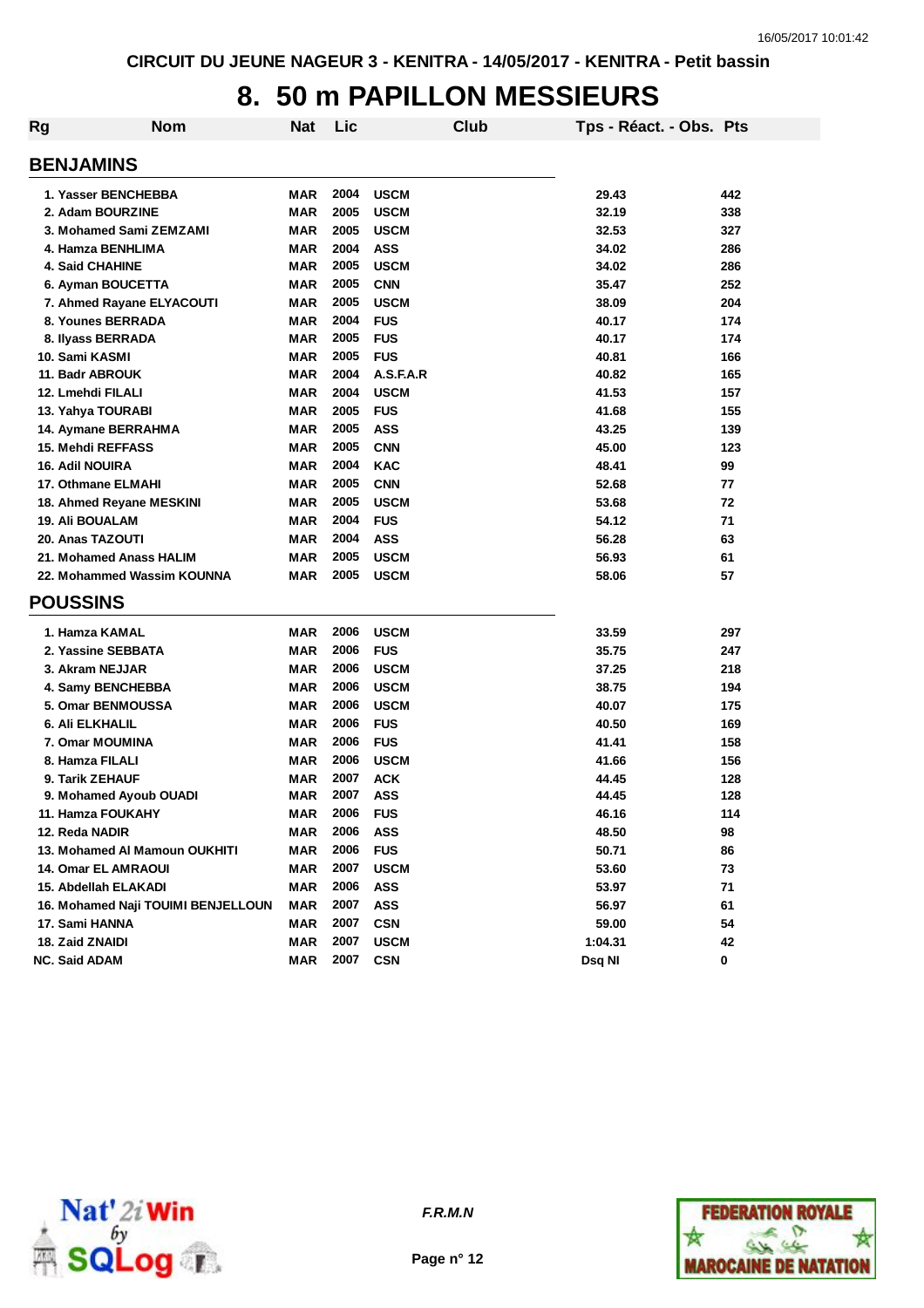## **9. 400 m NAGE LIBRE DAMES**

| <b>Rg</b>               | <b>Nom</b>                | <b>Nat</b> | Lic  |             | <b>Club</b> | Tps - Réact. - Obs. Pts |     |
|-------------------------|---------------------------|------------|------|-------------|-------------|-------------------------|-----|
| <b>BENJAMINS</b>        |                           |            |      |             |             |                         |     |
| 1. Lina DANNA           |                           | <b>MAR</b> | 2005 | <b>USCM</b> |             | 4:56.31                 | 520 |
| 2. Malak BOUSSOUF       |                           | <b>MAR</b> | 2004 | <b>ACK</b>  |             | 4:57.47                 | 514 |
| 3. Maha BASKACH         |                           | <b>MAR</b> | 2005 | <b>USCM</b> |             | 4:59.33                 | 505 |
| 4. Hiba BOURZINE        |                           | <b>MAR</b> | 2004 | <b>USCM</b> |             | 5:00.81                 | 497 |
| 5. Meryem HOSNI         |                           | <b>MAR</b> | 2005 | <b>ACK</b>  |             | 5:16.34                 | 427 |
| 6. Abrare BELRHITI      |                           | <b>MAR</b> | 2004 | <b>ACK</b>  |             | 5:18.56                 | 418 |
| 7. Oumnia SEBBATA       |                           | <b>MAR</b> | 2005 | <b>FUS</b>  |             | 5:19.75                 | 414 |
| 8. Ines AL FIGUIGUI     |                           | <b>MAR</b> | 2004 | <b>USCM</b> |             | 5:25.12                 | 394 |
|                         | 9. Meryem BENAYACHE       | <b>MAR</b> | 2004 | <b>USCM</b> |             | 5:27.22                 | 386 |
| 10. Lina GABOUNE        |                           | <b>MAR</b> | 2004 | <b>FUS</b>  |             | 5:27.45                 | 385 |
| 11. Yasmine RIAD        |                           | <b>MAR</b> | 2004 | <b>FUS</b>  |             | 5:28.62                 | 381 |
| <b>12. Hind BAGHDAD</b> |                           | <b>MAR</b> | 2004 | <b>CSN</b>  |             | 5:30.50                 | 375 |
| 13. Jennate RIMI        |                           | <b>MAR</b> | 2005 | <b>FUS</b>  |             | 5:33.32                 | 365 |
|                         | 14. Rime Ines EL RHOUBARI | <b>MAR</b> | 2004 | <b>FUS</b>  |             | 5:39.25                 | 346 |
| 15. Fadila ZEHAUF       |                           | <b>MAR</b> | 2005 | <b>ACK</b>  |             | 5:55.50                 | 301 |
| 16. Rima BADOUI         |                           | <b>MAR</b> | 2004 | <b>ASS</b>  |             | 6:00.27                 | 289 |
| 17. Rania LEFLEJ        |                           | <b>MAR</b> | 2005 | <b>USCM</b> |             | 6:02.66                 | 283 |
| 18. Malak IGOUZAL       |                           | <b>MAR</b> | 2005 | <b>CSN</b>  |             | 6:08.56                 | 270 |
| 19. Imane LAHLOU        |                           | <b>MAR</b> | 2005 | <b>FUS</b>  |             | 6:19.16                 | 248 |
| 20. Aya BENMOUSSA       |                           | <b>MAR</b> | 2005 | <b>CSN</b>  |             | 6:32.94                 | 223 |
| 21. Aya MARHFOUR        |                           | <b>MAR</b> | 2005 | <b>FUS</b>  |             | 6:41.61                 | 209 |
| 22. Khaoula ELMADANI    |                           | <b>MAR</b> | 2004 | <b>FUS</b>  |             | 6:57.00                 | 186 |
| 23. Rim ESSADIQI        |                           | <b>MAR</b> | 2005 | A.S.F.A.R   |             | 7:25.43                 | 153 |
| <b>NC. Maryem DAGRI</b> |                           | <b>MAR</b> | 2005 | <b>USCM</b> |             | <b>Abandon</b>          | 0   |



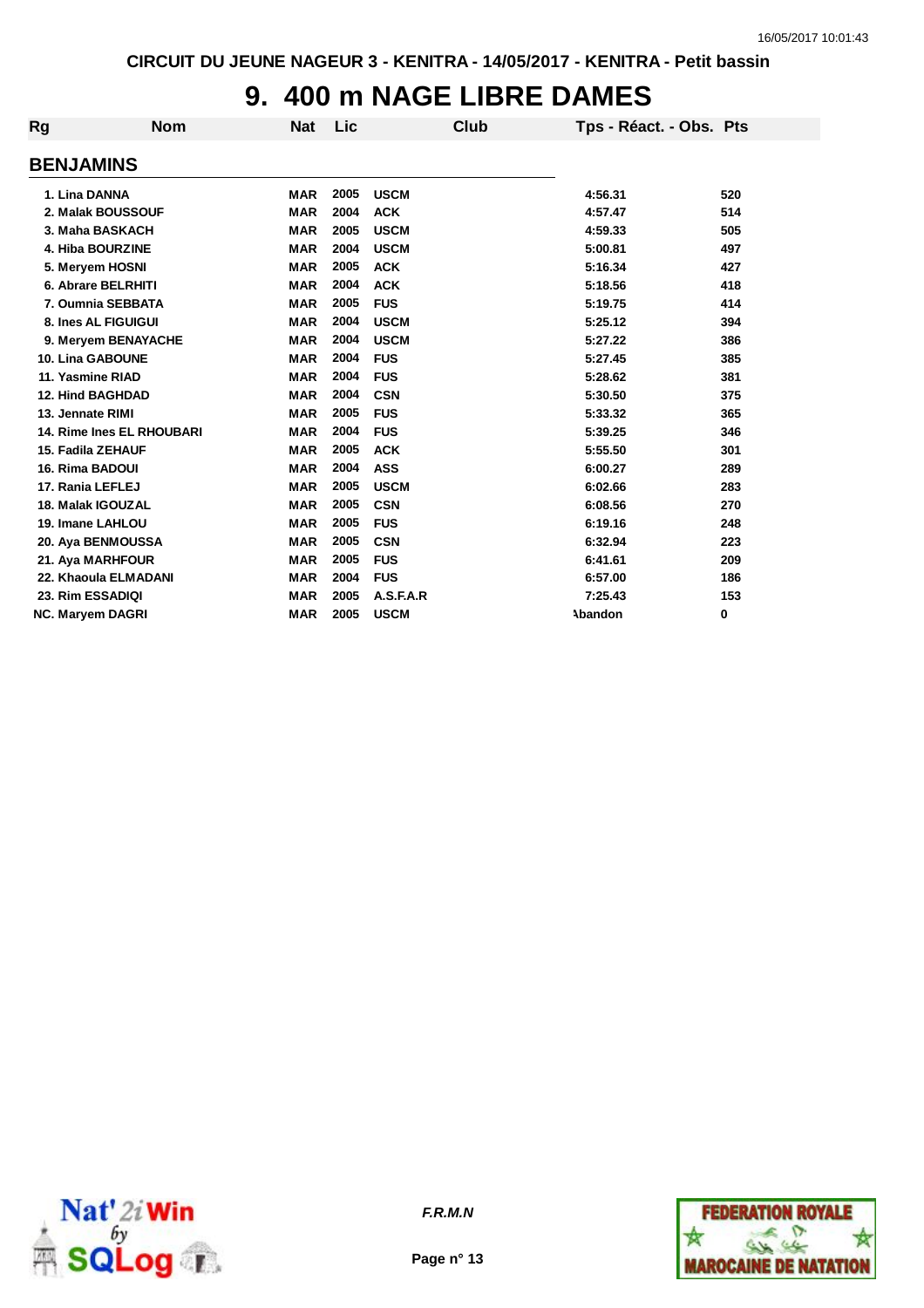## **10. 200 m NAGE LIBRE DAMES**

| <b>Rg</b>                | <b>Nom</b>                             | <b>Nat</b> | Lic  | <b>Club</b>      | Tps - Réact. - Obs. Pts |     |
|--------------------------|----------------------------------------|------------|------|------------------|-------------------------|-----|
| <b>POUSSINS</b>          |                                        |            |      |                  |                         |     |
|                          | 1. Inass ALLAOUI                       | <b>MAR</b> | 2006 | A.S.F.A.R        | 2:48.62                 | 300 |
|                          | 2. Meryem BAHAJOUB                     | <b>MAR</b> | 2006 | <b>FUS</b>       | 2:50.39                 | 291 |
|                          | 3. Hasnae IDRISSI                      | <b>MAR</b> | 2007 | <b>USCM</b>      | 2:54.12                 | 273 |
|                          | <b>4. Sara BENSLETEN</b>               | <b>MAR</b> | 2007 | <b>USCM</b>      | 2:56.72                 | 261 |
|                          | 5. Nour El Houda BENSALEH              | <b>MAR</b> | 2007 | <b>FUS</b>       | 2:58.28                 | 254 |
|                          | 6. Nada IDRISSI FAKHREDDINE            | <b>MAR</b> | 2006 | <b>FUS</b>       | 3:00.13                 | 246 |
|                          | 7. Rawane SADIQUI                      | <b>MAR</b> | 2007 | <b>USCM</b>      | 3:03.69                 | 232 |
|                          | 8. Youssra ELMAZOUNI                   | <b>MAR</b> | 2006 | <b>CSN</b>       | 3:08.75                 | 214 |
| 9. Malak TIBARI          |                                        | <b>MAR</b> | 2006 | A.S.F.A.R        | 3:10.56                 | 208 |
|                          | 10. Imane EL KHAYATI                   | <b>MAR</b> | 2006 | <b>USCM</b>      | 3:15.15                 | 194 |
|                          | 11. Hibat Allah SEMLALI                | <b>MAR</b> | 2007 | <b>KAC</b>       | 3:15.96                 | 191 |
|                          | <b>12. Rim BELAHNICHI</b>              | <b>MAR</b> | 2006 | A.S.F.A.R        | 3:22.03                 | 174 |
|                          | <b>13. Ghita EL MOUATARIF</b>          | <b>MAR</b> | 2007 | <b>FUS</b>       | 3:23.49                 | 171 |
|                          | <b>14. Sofia GARNOUSSI</b>             | <b>MAR</b> | 2006 | <b>FUS</b>       | 3:29.30                 | 157 |
|                          | <b>15. Douaa EL YAAGOUBI</b>           | <b>MAR</b> | 2007 | <b>USCM</b>      | 3:30.60                 | 154 |
|                          | <b>16. Ghita EL IDRISSI EL AMGHARI</b> | <b>MAR</b> | 2006 | <b>USCM</b>      | 3:31.66                 | 152 |
| 17. Manar AICH           |                                        | <b>MAR</b> | 2007 | <b>A.ALAWAIL</b> | 3:38.09                 | 139 |
|                          | 18. Yasmine EL HAJJI                   | <b>MAR</b> | 2007 | <b>CNN</b>       | 3:42.19                 | 131 |
| 19. Israe EDDAOUE        |                                        | <b>MAR</b> | 2006 | <b>CNN</b>       | 3:51.50                 | 116 |
| 20. Hanane DIOURI        |                                        | <b>MAR</b> | 2007 | <b>ASS</b>       | 3:54.53                 | 111 |
| 21. Nada ZAGRITI         |                                        | <b>MAR</b> | 2007 | <b>ASS</b>       | 4:03.03                 | 100 |
| 22. Alae BAGHOZ          |                                        | <b>MAR</b> | 2007 | <b>A.ALAWAIL</b> | 4:10.78                 | 91  |
|                          | <b>NC. Amina EL MEJDOUB</b>            | <b>MAR</b> | 2006 | <b>ASS</b>       | Frf exc.                |     |
| <b>NC. Rania MAALLEM</b> |                                        | <b>MAR</b> | 2007 | <b>ACK</b>       | Frf n.d.                |     |



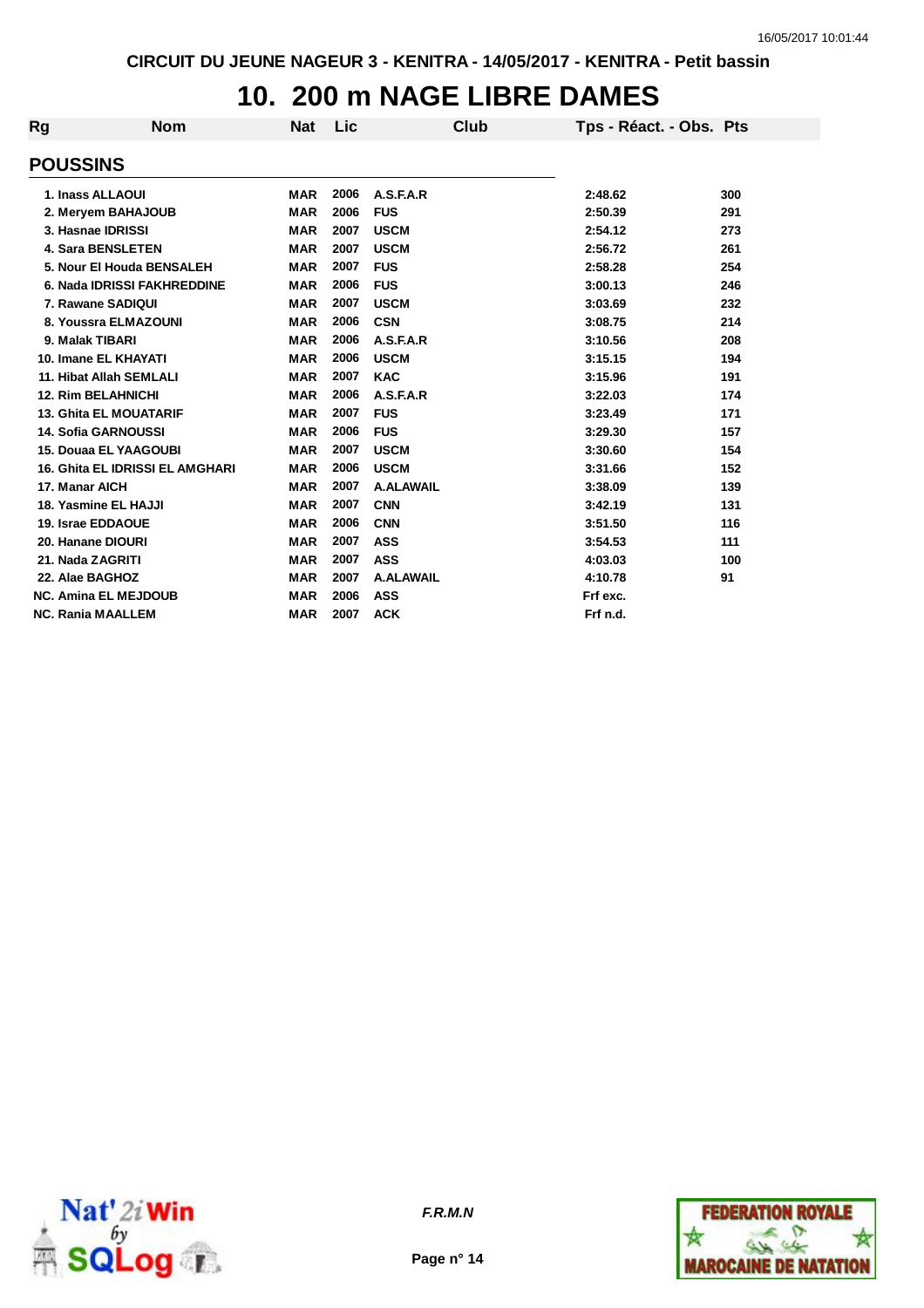#### **11. 100 m NAGE LIBRE MESSIEURS**

| Rg | <b>Nom</b>                              | <b>Nat</b> | Lic  | Club                     | Tps - Réact. - Obs. Pts |     |
|----|-----------------------------------------|------------|------|--------------------------|-------------------------|-----|
|    | <b>BENJAMINS</b>                        |            |      |                          |                         |     |
|    |                                         |            | 2004 |                          |                         |     |
|    | 1. Yasser BENCHEBBA<br>2. Adam BOURZINE | MAR        | 2005 | <b>USCM</b>              | 58.53                   | 514 |
|    |                                         | <b>MAR</b> | 2005 | <b>USCM</b>              | 1:05.50                 | 367 |
|    | <b>3. Said CHAHINE</b>                  | <b>MAR</b> | 2004 | <b>USCM</b>              | 1:07.16                 | 340 |
|    | 4. Hamza BENHLIMA                       | <b>MAR</b> | 2005 | <b>ASS</b>               | 1:07.19                 | 340 |
|    | 5. Aymane BOUZAIDI                      | <b>MAR</b> | 2005 | <b>CSN</b>               | 1:07.83                 | 330 |
|    | 6. Ayman BOUCETTA                       | <b>MAR</b> | 2004 | <b>CNN</b>               | 1:09.06                 | 313 |
|    | 7. Mohammed EL KHDARI                   | <b>MAR</b> | 2004 | <b>CSN</b>               | 1:11.25                 | 285 |
|    | 8. Marouane RHAFIRI                     | <b>MAR</b> | 2005 | A.S.F.A.R<br><b>USCM</b> | 1:11.63                 | 280 |
|    | 9. Ahmed Rayane ELYACOUTI               | <b>MAR</b> | 2004 |                          | 1:13.50                 | 260 |
|    | 10. Mehdi BOUNAJMA                      | <b>MAR</b> | 2004 | <b>USCM</b><br>A.S.F.A.R | 1:14.91                 | 245 |
|    | 11. Badr ABROUK                         | <b>MAR</b> | 2004 |                          | 1:15.85                 | 236 |
|    | 12. Souhayl SEJJARI                     | <b>MAR</b> |      | <b>FUS</b>               | 1:15.91                 | 236 |
|    | 13. Adam BOULAJOUL                      | <b>MAR</b> | 2004 | <b>ACK</b>               | 1:16.75                 | 228 |
|    | <b>14. Anas BOUYAKOUBI</b>              | <b>MAR</b> | 2004 | A.S.F.A.R                | 1:18.21                 | 215 |
|    | <b>15. Adil NOUIRA</b>                  | <b>MAR</b> | 2004 | <b>KAC</b>               | 1:18.68                 | 211 |
|    | 16. Sami KASMI                          | <b>MAR</b> | 2005 | <b>FUS</b>               | 1:18.72                 | 211 |
|    | 17. Yahya OUAFIA                        | <b>MAR</b> | 2004 | <b>ACK</b>               | 1:20.59                 | 197 |
|    | 18. Mehdi REFFASS                       | <b>MAR</b> | 2005 | <b>CNN</b>               | 1:22.25                 | 185 |
|    | 19. Yassine AMRAOUI                     | <b>MAR</b> | 2005 | <b>FUS</b>               | 1:23.66                 | 176 |
|    | 20. Yahya TOURABI                       | <b>MAR</b> | 2005 | <b>FUS</b>               | 1:24.31                 | 172 |
|    | 21. Ahmed Reyane MESKINI                | <b>MAR</b> | 2005 | <b>USCM</b>              | 1:27.87                 | 152 |
|    | 22. Zakaria HIBAOUI                     | <b>MAR</b> | 2004 | <b>ACK</b>               | 1:27.91                 | 151 |
|    | 23. Othmane ELMAHI                      | <b>MAR</b> | 2005 | <b>CNN</b>               | 1:28.22                 | 150 |
|    | 24. Aymane BERRAHMA                     | <b>MAR</b> | 2005 | <b>ASS</b>               | 1:29.94                 | 141 |
|    | 25. Mohamed Taha BOUSSAADANE            | <b>MAR</b> | 2004 | A.S.F.A.R                | 1:30.69                 | 138 |
|    | 26. Adam ACHAK                          | MAR        | 2004 | <b>ASS</b>               | 1:31.00                 | 137 |
|    | 27. Idriss EL M'BARKI KADIRI            | <b>MAR</b> | 2004 | <b>KAC</b>               | 1:32.22                 | 131 |
|    | <b>28. Ali BOUALAM</b>                  | <b>MAR</b> | 2004 | <b>FUS</b>               | 1:32.62                 | 129 |
|    | 29. Hamid MEZRAOUI                      | <b>MAR</b> | 2005 | <b>ASS</b>               | 1:32.82                 | 129 |
|    | <b>30. Souhail CHOUAYE</b>              | MAR        | 2004 | <b>CSN</b>               | 1:33.75                 | 125 |
|    | 31. Rayane ZOUR                         | <b>MAR</b> | 2005 | A.S.F.A.R                | 1:33.93                 | 124 |
|    | <b>32. Mohamed SAHTARI</b>              | <b>MAR</b> | 2005 | <b>KAC</b>               | 1:34.96                 | 120 |
|    | 33. Anas QEFFAF                         | <b>MAR</b> | 2005 | <b>CSN</b>               | 1:35.28                 | 119 |
|    | 34. Aymane NAIT MANSOUR SEMLALI         | <b>MAR</b> | 2005 | <b>ASS</b>               | 1:36.00                 | 116 |
|    | 35. Mohamed Souhail ABBOUD              | <b>MAR</b> | 2005 | ASS                      | 1:36.20                 | 115 |
|    | 36. Nezar BENKADDOUR                    | MAR        | 2004 | A.S.F.A.R                | 1:37.53                 | 111 |
|    | 37. Anass BENBASSOU                     | <b>MAR</b> | 2005 | <b>ASS</b>               | 1:37.66                 | 110 |
|    | <b>38. Mohamed Zaid AITSAID</b>         | <b>MAR</b> | 2004 | A.ALAWAIL                | 1:39.75                 | 104 |
|    | 39. Abdessalam KHERBA                   | <b>MAR</b> | 2005 | <b>IRT</b>               | 1:40.50                 | 101 |
|    | 40. Nizar LAHDAID                       | <b>MAR</b> | 2004 | <b>CNN</b>               | 1:40.90                 | 100 |
|    | 41. Omar Ziyad AZGAOUI                  | <b>MAR</b> | 2005 | <b>CNN</b>               | 1:41.43                 | 98  |
|    | 42. El Hassan SBAI SASSI                | <b>MAR</b> | 2004 | <b>ASS</b>               | 1:42.66                 | 95  |
|    | <b>43. Omar BELKOURCHIA</b>             | <b>MAR</b> | 2005 | <b>ASS</b>               | 1:44.35                 | 90  |
|    | 44. Yazid EL HAJJI                      | <b>MAR</b> | 2005 | <b>CNN</b>               | 2:01.04                 | 58  |
|    | <b>NC. Nizar EL HAMLAOUI</b>            | <b>MAR</b> | 2004 | <b>ACK</b>               | Frf exc.                |     |
|    | NC. Adam Abdelhamid HRITTA              | <b>MAR</b> | 2005 | <b>ASS</b>               | Frf exc.                |     |
|    | <b>NC. Chahine HAMDANE</b>              | <b>MAR</b> | 2005 | <b>CNN</b>               | Frf n.d.                |     |
|    | <b>NC. Ahmed SABOUNJI</b>               | MAR        | 2005 | <b>CNN</b>               | Frf n.d.                |     |



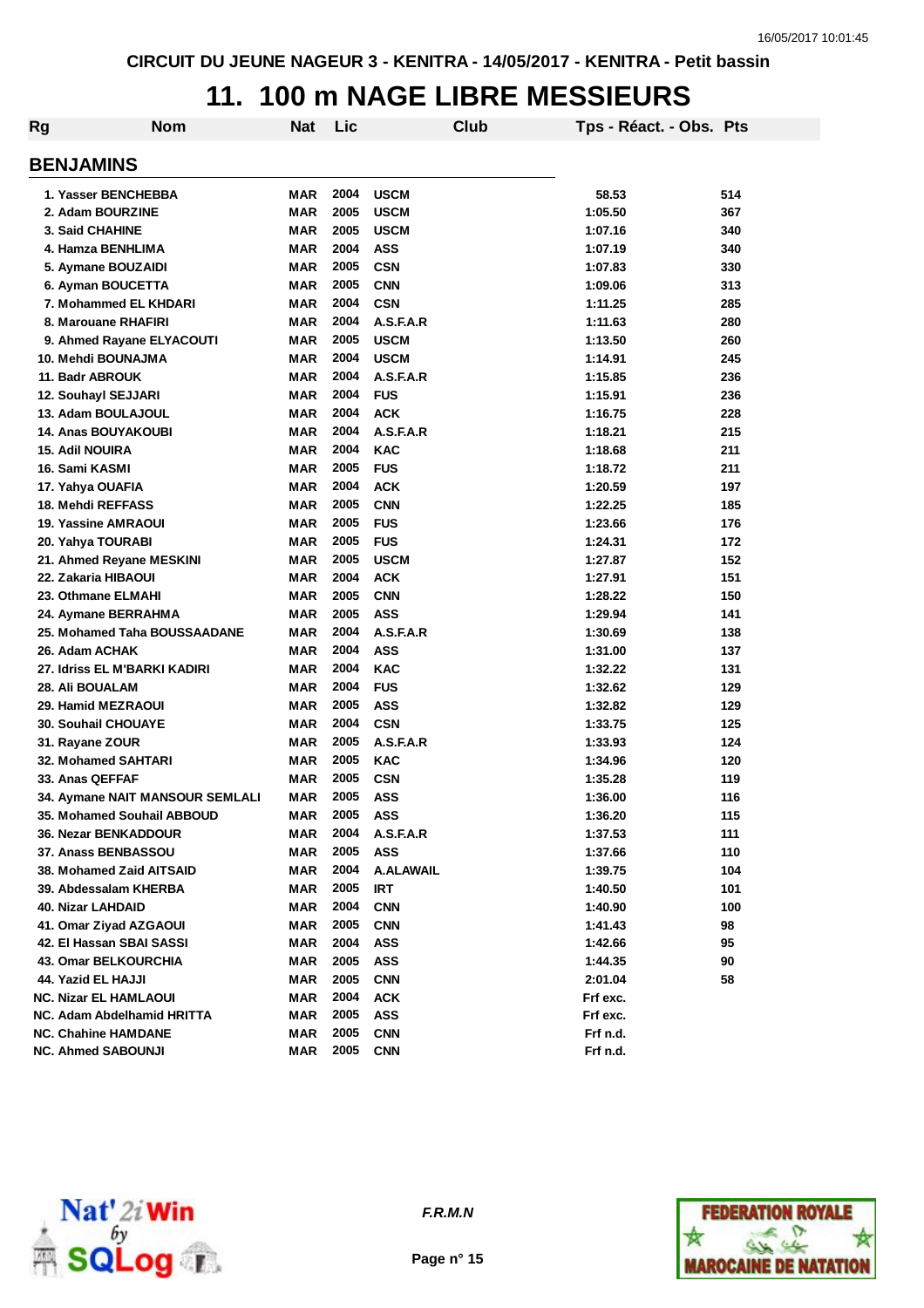### **12. 100 m NAGE LIBRE DAMES**

| Rg | <b>Nom</b>                       | <b>Nat</b> | Lic  |                  | Club | Tps - Réact. - Obs. Pts |     |
|----|----------------------------------|------------|------|------------------|------|-------------------------|-----|
|    | <b>BENJAMINS</b>                 |            |      |                  |      |                         |     |
|    | 1. Maha BASKACH                  | MAR        | 2005 | <b>USCM</b>      |      | 1:05.50                 | 502 |
|    | 2. Lina DANNA                    | MAR        | 2005 | <b>USCM</b>      |      | 1:06.19                 | 486 |
|    | 3. Hiba BOURZINE                 | <b>MAR</b> | 2004 | <b>USCM</b>      |      | 1:06.81                 | 473 |
|    | 4. Hiba CHOUAIBI                 | <b>MAR</b> | 2004 | <b>USCM</b>      |      | 1:07.31                 | 463 |
|    | <b>5. Malak BOUSSOUF</b>         | <b>MAR</b> | 2004 | <b>ACK</b>       |      | 1:07.35                 | 462 |
|    | 6. Oumaima RACHIDI               | <b>MAR</b> | 2004 | <b>USCM</b>      |      | 1:08.06                 | 447 |
|    | 7. Maryem DAGRI                  | <b>MAR</b> | 2005 | <b>USCM</b>      |      | 1:09.13                 | 427 |
|    | 8. Meryem HOSNI                  | <b>MAR</b> | 2005 | <b>ACK</b>       |      | 1:09.22                 | 425 |
|    | 9. Oumnia SEBBATA                | <b>MAR</b> | 2005 | <b>FUS</b>       |      | 1:09.62                 | 418 |
|    | 10. Aicha EL BEKALI              | <b>MAR</b> | 2004 | A.S.F.A.R        |      | 1:09.69                 | 417 |
|    | <b>11. Hind BAGHDAD</b>          | <b>MAR</b> | 2004 | <b>CSN</b>       |      | 1:10.81                 | 397 |
|    | <b>12. Ines AL FIGUIGUI</b>      | <b>MAR</b> | 2004 | <b>USCM</b>      |      | 1:11.47                 | 386 |
|    | 13. Meryem BENAYACHE             | <b>MAR</b> | 2004 | <b>USCM</b>      |      | 1:14.25                 | 344 |
|    | 14. Mouna Yassmina MASAIF        | <b>MAR</b> | 2005 | <b>ACK</b>       |      | 1:14.50                 | 341 |
|    | 15. Hadil CHAHIDI                | <b>MAR</b> | 2005 | <b>USCM</b>      |      | 1:14.65                 | 339 |
|    | 16. Jennate RIMI                 | <b>MAR</b> | 2005 | <b>FUS</b>       |      | 1:14.91                 | 335 |
|    | 17. Rima BADOUI                  | <b>MAR</b> | 2004 | ASS              |      | 1:19.72                 | 278 |
|    | <b>18. Abir ELFARSSI</b>         | <b>MAR</b> | 2005 | A.S.F.A.R        |      | 1:21.67                 | 259 |
|    | 19. Nour Elhouda YOUSFI          | <b>MAR</b> | 2005 | <b>CNN</b>       |      | 1:22.40                 | 252 |
|    | 20. Rania LEFLEJ                 | MAR        | 2005 | <b>USCM</b>      |      | 1:22.44                 | 252 |
|    | 21. Marwa RIFFI                  | MAR        | 2005 | <b>USCM</b>      |      | 1:22.72                 | 249 |
|    | 22. Camelia GARNOUSSI            | MAR        | 2004 | <b>FUS</b>       |      | 1:23.46                 | 242 |
|    | 23. Rim ARHARBI                  | MAR        | 2004 | <b>KAC</b>       |      | 1:23.60                 | 241 |
|    | 24. Chahd BELEKBIRA              | <b>MAR</b> | 2004 | A.S.F.A.R        |      | 1:23.62                 | 241 |
|    | 25. Imane BOUTARBOUCH            | MAR        | 2004 | <b>ASS</b>       |      | 1:24.28                 | 235 |
|    | <b>26. Hiba GHOUDANE</b>         | <b>MAR</b> | 2004 | <b>CSN</b>       |      | 1:25.85                 | 223 |
|    | 27. Aya BENMOUSSA                | MAR        | 2005 | <b>CSN</b>       |      | 1:25.87                 | 223 |
|    | <b>28. Meryem BENJELLOUL</b>     | <b>MAR</b> | 2004 | <b>FUS</b>       |      | 1:26.28                 | 219 |
|    | 29. Nourzad KARROUK BAAYL        | <b>MAR</b> | 2005 | <b>ACK</b>       |      | 1:27.50                 | 210 |
|    | 30. Alae ELMEKKAOUI              | <b>MAR</b> | 2005 | A.S.F.A.R        |      | 1:27.51                 | 210 |
|    | 31. Zineb ASKARI                 | <b>MAR</b> | 2004 | <b>KAC</b>       |      | 1:28.50                 | 203 |
|    | <b>32. Zineb BOUARSA</b>         | <b>MAR</b> | 2004 | <b>KAC</b>       |      | 1:29.32                 | 198 |
|    | 33. Oumaima BOUSSAADANE          | MAR        | 2004 | A.S.F.A.R        |      | 1:30.56                 | 190 |
|    | 34. Marwa ALAOUI                 | <b>MAR</b> | 2004 | <b>CNN</b>       |      | 1:30.75                 | 188 |
|    | 35. Zineb SAIFI                  | MAR        | 2005 | <b>CNN</b>       |      | 1:31.40                 | 184 |
|    | 36. Yasmine TASSA                | MAR        | 2005 | KAC              |      | 1:33.19                 | 174 |
|    | 37. Alaa BOUZAGBAH               | <b>MAR</b> | 2004 | <b>FUS</b>       |      | 1:36.88                 | 155 |
|    | 38. Yasmine KHARMAZ              | MAR        | 2005 | <b>ACK</b>       |      | 1:38.78                 | 146 |
|    | <b>39. Nour Elhouda MAROUDI</b>  | MAR        | 2005 | <b>ASS</b>       |      | 1:39.38                 | 143 |
|    | <b>40. Tasnim CHAHBOUN</b>       | MAR        | 2005 | <b>KAC</b>       |      | 1:42.91                 | 129 |
|    | 41. Alae BOUIRKI                 | MAR        | 2005 | <b>CNN</b>       |      | 1:43.37                 | 127 |
|    | 42. Zineb BELHAJ                 | <b>MAR</b> | 2005 | <b>CNN</b>       |      | 1:43.78                 | 126 |
|    | 43. Hibah AISSAOUI               | MAR        | 2005 | <b>CNN</b>       |      | 1:44.72                 | 122 |
|    | 44. Salma GHENI                  | MAR        | 2005 | A.S.F.A.R        |      | 1:46.56                 | 116 |
|    | 45. Yassamine SILMI              | MAR        | 2005 | <b>CNN</b>       |      | 1:48.00                 | 112 |
|    | 46. Lina GOUGIL                  | MAR        | 2005 | <b>CNN</b>       |      | 1:57.34                 | 87  |
|    | 47. Rahaf ALHAMED                | MAR        | 2005 | <b>KAC</b>       |      | 2:11.68                 | 61  |
|    | <b>NC. Malak BRIKA</b>           | MAR        | 2005 | <b>CNK</b>       |      | Frf exc.                |     |
|    | <b>NC. Imane BAMHAOUED</b>       | MAR        | 2004 | A.S.F.A.R        |      | Frf exc.                |     |
|    | <b>NC. Rim ZUFRI</b>             | MAR        | 2005 | <b>A.ALAWAIL</b> |      | Frf n.d.                |     |
|    | <b>NC. Yousra ALLAOUI</b>        | MAR        | 2005 | IRT              |      | Frf n.d.                |     |
|    | <b>NC. Kawthar BENMENSOUR</b>    | MAR        | 2004 | <b>IRT</b>       |      | Frf n.d.                |     |
|    | <b>NC. Alae EL MARNISSI</b>      | MAR        | 2005 | <b>CSN</b>       |      | Frf n.d.                |     |
|    | <b>NC. Rime Ines EL RHOUBARI</b> | MAR        | 2004 | <b>FUS</b>       |      | Frf n.d.                |     |
|    | <b>NC. Manal LAASKRI</b>         | MAR        | 2004 | <b>KAC</b>       |      | Frf n.d.                |     |



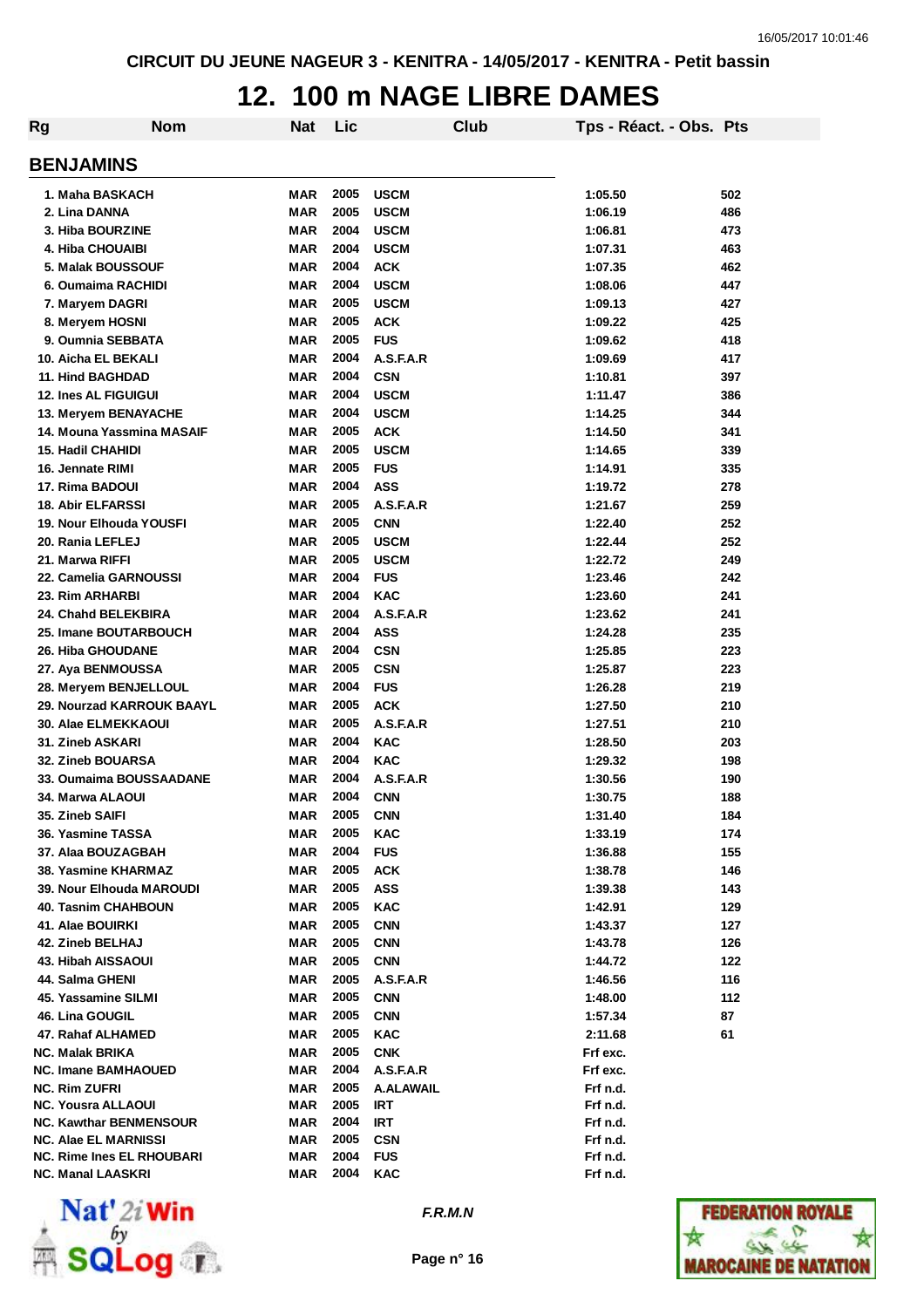# **12. 100 m NAGE LIBRE DAMES**

| Rg                         | <b>Nom</b> | Nat Lic    |          | Club       | Tps - Réact. - Obs. Pts |  |
|----------------------------|------------|------------|----------|------------|-------------------------|--|
| <b>BENJAMINS</b>           |            |            |          |            |                         |  |
| <b>NC. Malak AMARI</b>     |            | MAR        | 2005 CNN |            | Frf n.d.                |  |
| <b>NC. Hiba BEL HADDAR</b> |            | <b>MAR</b> | 2005     | <b>CNN</b> | Frf n.d.                |  |



**Page n° 17**

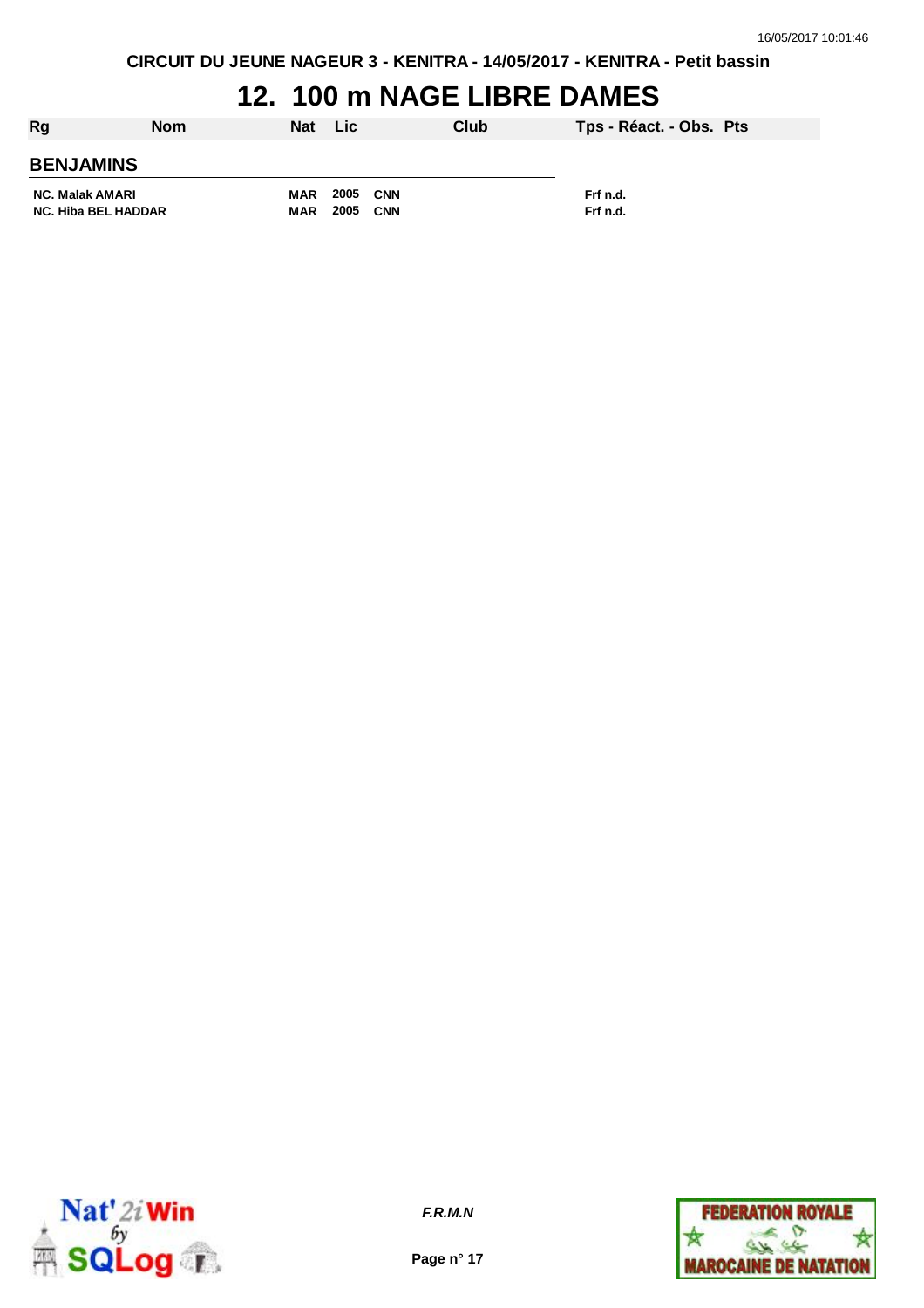## **13. 50 m NAGE LIBRE MESSIEURS**

| Rg                            | <b>Nom</b>                         | <b>Nat</b> | Lic  |                  | <b>Club</b> | Tps - Réact. - Obs. Pts |     |
|-------------------------------|------------------------------------|------------|------|------------------|-------------|-------------------------|-----|
| <b>POUSSINS</b>               |                                    |            |      |                  |             |                         |     |
| 1. Hamza KAMAL                |                                    | MAR        | 2006 | <b>USCM</b>      |             | 30.90                   | 310 |
| 2. Jad KHERBOUCHE             |                                    | <b>MAR</b> | 2006 | <b>ACK</b>       |             | 32.25                   | 272 |
| 3. Samy BENCHEBBA             |                                    | <b>MAR</b> | 2006 | <b>USCM</b>      |             | 34.34                   | 225 |
| 4. Asaad BOULMAKOUL           |                                    | <b>MAR</b> | 2006 | <b>ASS</b>       |             | 34.60                   | 220 |
| 5. Yassine MIFTAH             |                                    | <b>MAR</b> | 2006 | <b>CNN</b>       |             | 35.06                   | 212 |
| 6. Omar BENMOUSSA             |                                    | <b>MAR</b> | 2006 | <b>USCM</b>      |             | 35.63                   | 202 |
| 7. Hamza FOUKAHY              |                                    | <b>MAR</b> | 2006 | <b>FUS</b>       |             | 35.85                   | 198 |
| 7. Hamza FILALI               |                                    | <b>MAR</b> | 2006 | <b>USCM</b>      |             | 35.85                   | 198 |
| 9. Mohammed ELOTMANY          |                                    | MAR        | 2007 | <b>CNN</b>       |             | 36.63                   | 186 |
| 10. Wael OUBIHI               |                                    | <b>MAR</b> | 2006 | <b>CSN</b>       |             | 36.72                   | 184 |
| <b>11. Youssef GABOUNE</b>    |                                    | <b>MAR</b> | 2007 | <b>FUS</b>       |             | 37.00                   | 180 |
|                               |                                    | <b>MAR</b> | 2007 | <b>ASS</b>       |             | 37.71                   | 170 |
| 12. Mohamed Ayoub OUADI       |                                    |            | 2006 |                  |             |                         |     |
| <b>13. Youssef BEKKAOUI</b>   |                                    | <b>MAR</b> |      | <b>ASS</b>       |             | 38.03                   | 166 |
| 14. Omar BOUGOTAYA            |                                    | <b>MAR</b> | 2006 | A.S.F.A.R        |             | 38.15                   | 164 |
| 15. Ryan CHEBIHI HASSANI      |                                    | <b>MAR</b> | 2007 | <b>FUS</b>       |             | 38.68                   | 158 |
| 16. Yasser MOUKAFI            |                                    | MAR        | 2006 | <b>CNN</b>       |             | 38.75                   | 157 |
| 17. Sami EL ANOUAR            |                                    | MAR        | 2007 | <b>ASS</b>       |             | 38.84                   | 156 |
| <b>18. Mohammed ELHARRAK</b>  |                                    | MAR        | 2006 | <b>ASS</b>       |             | 39.34                   | 150 |
| <b>19. Youssef OUTAHAJALA</b> |                                    | <b>MAR</b> | 2006 | <b>CNN</b>       |             | 39.78                   | 145 |
| 20. Jade KISSAMI              |                                    | MAR        | 2006 | <b>FUS</b>       |             | 40.03                   | 142 |
| 21. Tarik ZEHAUF              |                                    | MAR        | 2007 | <b>ACK</b>       |             | 40.13                   | 141 |
| 22. Zaid ZNAIDI               |                                    | MAR        | 2007 | <b>USCM</b>      |             | 40.25                   | 140 |
|                               | 23. Mohamed Naji TOUIMI BENJELLOUN | <b>MAR</b> | 2007 | <b>ASS</b>       |             | 40.63                   | 136 |
| 24. Redouane CHELLAOUI        |                                    | <b>MAR</b> | 2006 | A.S.F.A.R        |             | 40.75                   | 135 |
| 25. Faris BOUKDIR             |                                    | <b>MAR</b> | 2006 | <b>KAC</b>       |             | 40.97                   | 132 |
| 26. Adam LAHDAID              |                                    | <b>MAR</b> | 2006 | <b>CNN</b>       |             | 41.15                   | 131 |
| 27. Othmane EDDARKAOUI        |                                    | <b>MAR</b> | 2007 | <b>FUS</b>       |             | 41.18                   | 130 |
|                               | 27. Mohamed AI Mamoun OUKHITI      | <b>MAR</b> | 2006 | <b>FUS</b>       |             | 41.18                   | 130 |
| 29. Hamza SAMTI               |                                    | <b>MAR</b> | 2007 | <b>USCM</b>      |             | 41.19                   | 130 |
| <b>30. Nizar HARTOUT</b>      |                                    | <b>MAR</b> | 2006 | <b>CSN</b>       |             | 41.41                   | 128 |
| 30. Hassan ELALAMI            |                                    | <b>MAR</b> | 2006 | <b>FUS</b>       |             | 41.41                   | 128 |
| 32. Abdellatif KADRI          |                                    | <b>MAR</b> | 2006 | <b>KAC</b>       |             | 41.50                   | 127 |
| 33. Ahmed Yassine SEYAR       |                                    | <b>MAR</b> | 2006 | <b>ASS</b>       |             | 41.63                   | 126 |
| 34. Rayane AIT ALI            |                                    | MAR        | 2006 | <b>CNN</b>       |             | 41.65                   | 126 |
| 34. Ryad MALKI                |                                    | <b>MAR</b> | 2006 | <b>CNN</b>       |             | 41.65                   | 126 |
| 36. Ilyas CHAKKOURI           |                                    | MAR        | 2006 | A.ALAWAIL        |             | 42.16                   | 122 |
| 37. Othmane ANEB              |                                    | MAR        | 2006 | <b>KAC</b>       |             | 42.40                   | 119 |
| 37. Hamza EL MKHENTAR         |                                    | MAR        | 2007 | <b>USCM</b>      |             | 42.40                   | 119 |
| 39. Omar EL AMRAOUI           |                                    | MAR        | 2007 | <b>USCM</b>      |             | 42.62                   | 118 |
| 40. Sami HANNA                |                                    | MAR        | 2007 | <b>CSN</b>       |             | 42.93                   | 115 |
| 41. Said ADAM                 |                                    | <b>MAR</b> | 2007 | <b>CSN</b>       |             | 43.57                   | 110 |
| 42. Mohammed DEDDI            |                                    | MAR        | 2007 | KAC              |             | 43.69                   | 109 |
| <b>43. Ziad ABOUMALIK</b>     |                                    | MAR        | 2006 | <b>CNN</b>       |             | 44.03                   | 107 |
| <b>44. Younes OUTAHAJALA</b>  |                                    | <b>MAR</b> | 2006 | <b>CNN</b>       |             | 44.06                   | 106 |
| 45. Abdellah ELAKADI          |                                    | <b>MAR</b> | 2006 | <b>ASS</b>       |             | 44.38                   | 104 |
| 46. Mohamed Taha OBILAT       |                                    | MAR        | 2007 | <b>CSN</b>       |             | 44.69                   | 102 |
| 47. Adnan AHRRAM              |                                    | <b>MAR</b> | 2006 | <b>A.ALAWAIL</b> |             | 44.97                   | 100 |
| 48. Anas MADANI               |                                    | MAR        | 2007 | A.S.F.A.R        |             | 45.03                   | 100 |
| 49. Adib BOUAYAD              |                                    | <b>MAR</b> | 2007 | <b>USCM</b>      |             | 45.09                   | 99  |
| 50. Haytam BARAKAT            |                                    | <b>MAR</b> | 2007 | <b>ASS</b>       |             | 46.50                   | 90  |
| 50. Assaad Taha SEYAR         |                                    | MAR        | 2007 | <b>ASS</b>       |             | 46.50                   | 90  |
| 50. Saad ALOUACH              |                                    | MAR        | 2007 | <b>ASS</b>       |             | 46.50                   | 90  |
| 53. Mohammed ELHACHEMI        |                                    | MAR        | 2006 | <b>ASS</b>       |             | 46.53                   | 90  |
|                               |                                    |            | 2007 | <b>CNN</b>       |             | 47.38                   |     |
| 54. Othmane ACHIBANE          |                                    | MAR        | 2007 |                  |             |                         | 85  |
| <b>55. Ali CHOUAYE</b>        |                                    | MAR        |      | <b>CSN</b>       |             | 47.65                   | 84  |



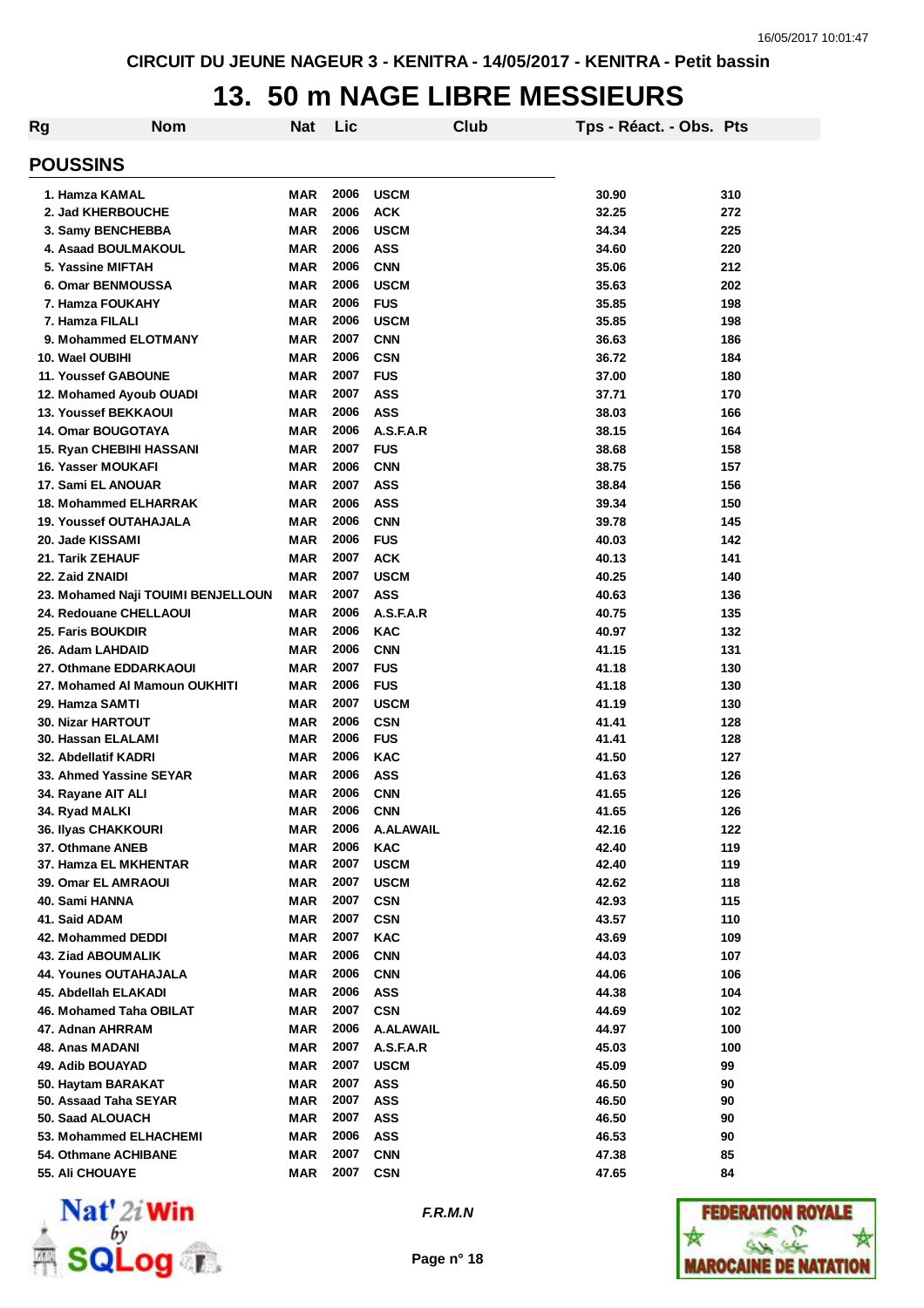# **13. 50 m NAGE LIBRE MESSIEURS**

| Rg | <b>Nom</b>                          | <b>Nat</b> | Lic  | Club             | Tps - Réact. - Obs. Pts |    |
|----|-------------------------------------|------------|------|------------------|-------------------------|----|
|    | <b>POUSSINS</b>                     |            |      |                  |                         |    |
|    | 56. Ali EL HASSANI                  | <b>MAR</b> | 2007 | <b>FUS</b>       | 47.94                   | 83 |
|    | 57. Mohamed Aymane SGHIOURI IDRISSI | <b>MAR</b> | 2006 | <b>CNN</b>       | 48.13                   | 82 |
|    | 58. Jad TNEAMOU                     | <b>MAR</b> | 2007 | <b>CSN</b>       | 48.35                   | 80 |
|    | 59. Mohamed Amine AHAITAF           | <b>MAR</b> | 2007 | <b>A.ALAWAIL</b> | 48.81                   | 78 |
|    | 60. Rayan ESSAIDI                   | <b>MAR</b> | 2006 | <b>IRT</b>       | 49.65                   | 74 |
|    | 61. Youssef EL AMMARI               | <b>MAR</b> | 2007 | <b>ASS</b>       | 49.94                   | 73 |
|    | <b>61. Chihab CHAHABOUN</b>         | <b>MAR</b> | 2006 | <b>KAC</b>       | 49.94                   | 73 |
|    | 63. Nasser ZOUR                     | <b>MAR</b> | 2007 | A.S.F.A.R        | 50.22                   | 72 |
|    | 64. Fahd JENNANE                    | <b>MAR</b> | 2007 | A.S.F.A.R        | 52.28                   | 64 |
|    | 65. Saifeddine MESFIOUI             | <b>MAR</b> | 2006 | <b>KAC</b>       | 54.07                   | 57 |
|    | 66. Amjad ELBLIDI                   | <b>MAR</b> | 2007 | <b>KAC</b>       | 54.71                   | 55 |
|    | 67. Riad MAJID                      | <b>MAR</b> | 2006 | <b>KAC</b>       | 55.21                   | 54 |
|    | 68. Mouataz SAHRAOUI                | <b>MAR</b> | 2007 | <b>CSN</b>       | 55.25                   | 54 |
|    | 69. Mouhamed DOUKALI                | <b>MAR</b> | 2006 | <b>KAC</b>       | 55.63                   | 53 |
|    | 70. Yasser BENDAOU                  | <b>MAR</b> | 2007 | <b>CNN</b>       | 56.03                   | 51 |
|    | 71. Sabir FARS                      | <b>MAR</b> | 2007 | <b>A.ALAWAIL</b> | 56.40                   | 50 |
|    | 72. Houssam AISSI                   | <b>MAR</b> | 2007 | <b>CNN</b>       | 56.81                   | 49 |
|    | 73. Rayan MITTA                     | <b>MAR</b> | 2007 | <b>CSN</b>       | 57.97                   | 46 |
|    | 74. Haytam ELYAMANI                 | <b>MAR</b> | 2007 | <b>ASS</b>       | 58.59                   | 45 |
|    | 75. Haitam ALHADAUI                 | <b>MAR</b> | 2007 | <b>IRT</b>       | 1:00.31                 | 41 |
|    | <b>76. Ahmed Amine DAHMANI</b>      | <b>MAR</b> | 2006 | <b>A.ALAWAIL</b> | 1:01.56                 | 39 |
|    | <b>NC. Aymane AJANA</b>             | <b>MAR</b> | 2006 | <b>ASS</b>       | Frf exc.                |    |
|    | <b>NC. Diae Errahman SABBANI</b>    | <b>MAR</b> | 2006 | <b>CNN</b>       | Frf exc.                |    |
|    | <b>NC. Youssef LAAREJ</b>           | <b>MAR</b> | 2006 | <b>FUS</b>       | Frf n.d.                |    |
|    | <b>NC. Mohamed Taha HNICHE</b>      | <b>MAR</b> | 2006 | <b>CNN</b>       | Frf n.d.                |    |
|    | <b>NC. Mohamed Taha TAADDI</b>      | <b>MAR</b> | 2006 | <b>CNN</b>       | Frf n.d.                |    |
|    | <b>NC. Ali ELKHALIL</b>             | <b>MAR</b> | 2006 | <b>FUS</b>       | Dsq FD                  | 0  |



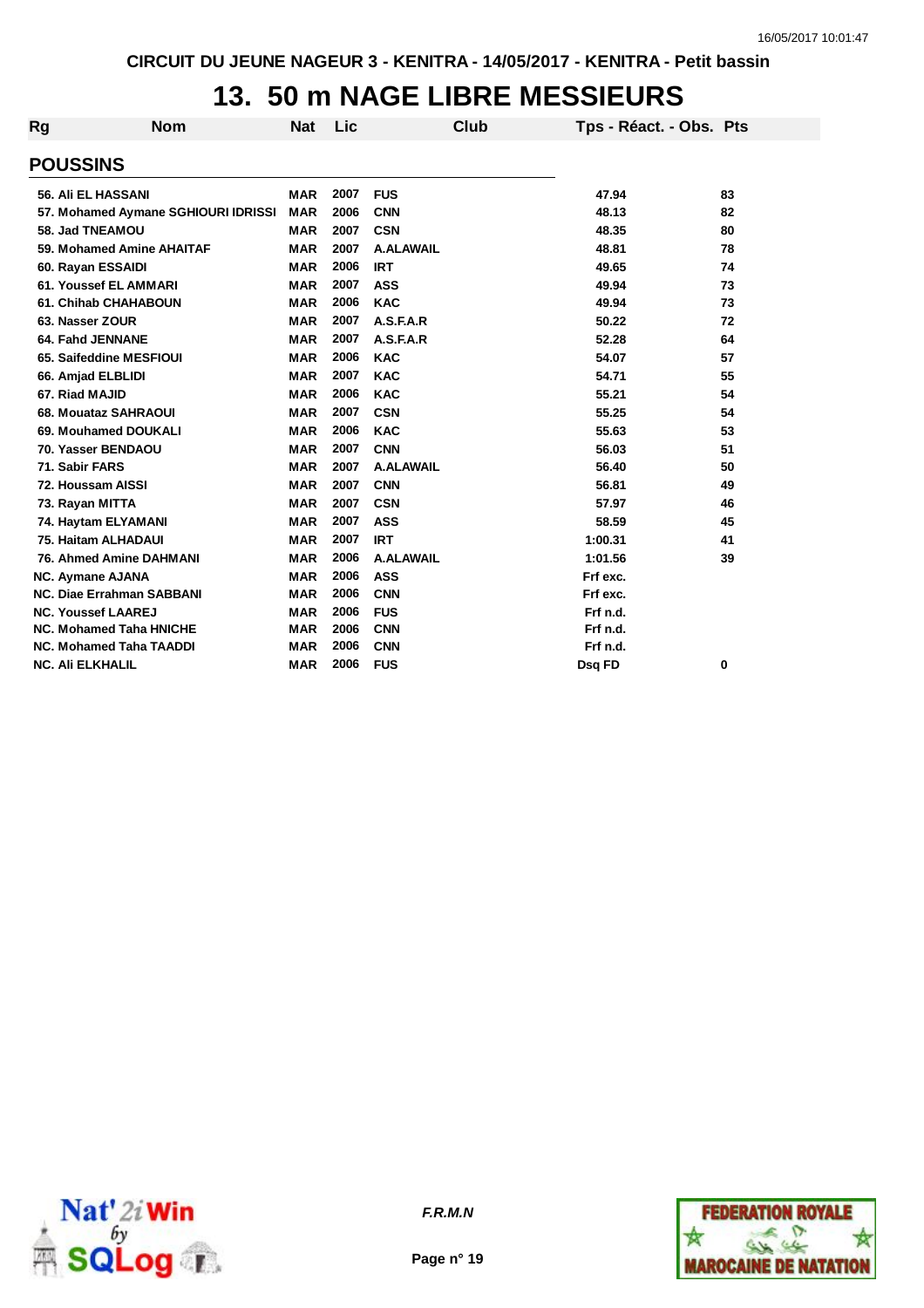### **14. 50 m NAGE LIBRE DAMES**

| Rg                              | <b>Nom</b> | Nat        | Lic  |                  | Club | Tps - Réact. - Obs. Pts |     |
|---------------------------------|------------|------------|------|------------------|------|-------------------------|-----|
| <b>POUSSINS</b>                 |            |            |      |                  |      |                         |     |
| 1. Lina YAQOUBI                 |            | MAR        | 2006 | <b>CSN</b>       |      | 36.31                   | 279 |
| 2. Meryem BAHAJOUB              |            | MAR        | 2006 | <b>FUS</b>       |      | 36.66                   | 271 |
| 3. Hasnae IDRISSI               |            | <b>MAR</b> | 2007 | <b>USCM</b>      |      | 36.97                   | 264 |
| 4. Rawane SADIQUI               |            | <b>MAR</b> | 2007 | <b>USCM</b>      |      | 37.35                   | 256 |
| 5. Nour El Houda BENSALEH       |            | <b>MAR</b> | 2007 | <b>FUS</b>       |      | 37.37                   | 256 |
| 6. Hiba LAHLIMI                 |            | <b>MAR</b> | 2007 | <b>ACK</b>       |      | 37.62                   | 251 |
| 7. Rim BELAHNICHI               |            | <b>MAR</b> | 2006 | A.S.F.A.R        |      | 38.00                   | 243 |
| 8. Nada RAGTAOUI                |            | <b>MAR</b> | 2007 | <b>FUS</b>       |      | 38.06                   | 242 |
| 9. Nada IDRISSI FAKHREDDINE     |            | <b>MAR</b> | 2006 | <b>FUS</b>       |      | 38.25                   | 238 |
| 10. Kaoutar HOSNI               |            | <b>MAR</b> | 2006 | <b>ACK</b>       |      | 39.25                   | 221 |
| 11. Lyna TIKKI                  |            | <b>MAR</b> | 2006 | ASS              |      | 39.38                   | 218 |
| 12. Yasmine ELOMARI             |            | <b>MAR</b> | 2006 | <b>ACK</b>       |      | 39.82                   | 211 |
| 13. Sofia GARNOUSSI             |            | <b>MAR</b> | 2006 | <b>FUS</b>       |      | 39.87                   | 210 |
| <b>14. Ghita EL MOUATARIF</b>   |            | <b>MAR</b> | 2007 | <b>FUS</b>       |      | 40.09                   | 207 |
| 15. Hibat Allah SEMLALI         |            | <b>MAR</b> | 2007 | <b>KAC</b>       |      | 40.48                   | 201 |
| 16. Asmae BENSAID               |            | MAR        | 2006 | <b>CNN</b>       |      | 40.79                   | 196 |
| 17. Rim ZAARI JABRI             |            | MAR        | 2006 | ASS              |      | 41.55                   | 186 |
| 18. Jannat BAYADOU              |            | <b>MAR</b> | 2007 | <b>KAC</b>       |      | 41.81                   | 182 |
| 19. Ghita EL IDRISSI EL AMGHARI |            | <b>MAR</b> | 2006 | <b>USCM</b>      |      | 41.97                   | 180 |
| 20. Lina KHOUIA                 |            | MAR        | 2006 | <b>CNN</b>       |      | 42.09                   | 179 |
| 21. Rim BENARAFA                |            | MAR        | 2007 | <b>FUS</b>       |      | 42.28                   | 176 |
| 22. Zineb ATILLAH               |            | MAR        | 2006 | <b>FUS</b>       |      | 42.35                   | 175 |
| 23. Malak ELBOUAZZAOUI          |            | <b>MAR</b> | 2007 | <b>ASS</b>       |      | 42.50                   | 174 |
| 24. Lina CHABI                  |            | <b>MAR</b> | 2006 | <b>USCM</b>      |      | 42.57                   | 173 |
| 25. Majdouline NIHOU            |            | MAR        | 2007 | <b>ACK</b>       |      | 43.16                   | 166 |
| 26. Douaa EL YAAGOUBI           |            | MAR        | 2007 | <b>USCM</b>      |      | 43.88                   | 158 |
| 27. Nisrine ERRAI               |            | MAR        | 2006 | <b>KAC</b>       |      | 44.04                   | 156 |
| 28. Lina DOUDOUH                |            | <b>MAR</b> | 2007 | <b>A.ALAWAIL</b> |      | 44.06                   | 156 |
| 28. Raihan MOUNA                |            | <b>MAR</b> | 2007 | <b>A.ALAWAIL</b> |      | 44.06                   | 156 |
| 30. Salma RHOUL                 |            | MAR        | 2006 | <b>FUS</b>       |      | 44.38                   | 152 |
| 31. Manar AICH                  |            | <b>MAR</b> | 2007 | <b>A.ALAWAIL</b> |      | 44.44                   | 152 |
| 32. Yasmine EL HAJJI            |            | <b>MAR</b> | 2007 | <b>CNN</b>       |      | 44.46                   | 152 |
| 33. Dina Walae ALILOU           |            | <b>MAR</b> | 2006 | <b>CNN</b>       |      | 44.47                   | 151 |
| 34. Heba BEN MOUSSA             |            | <b>MAR</b> | 2007 | <b>CSN</b>       |      | 44.68                   | 149 |
| 35. Nour El Houda MOUKHLESSE    |            | MAR        | 2007 | KAC              |      | 44.69                   | 149 |
| 36. Maroua ELAZHARI             |            | MAR        | 2006 | <b>FUS</b>       |      | 44.73                   | 149 |
| 37. Yaqout BOUARSA              |            | MAR        | 2007 | <b>KAC</b>       |      | 45.43                   | 142 |
| 38. Rhita BOULAJOUL             |            | <b>MAR</b> | 2007 | <b>ACK</b>       |      | 46.06                   | 136 |
| 39. Abla BELMATI                |            | <b>MAR</b> | 2006 | <b>FUS</b>       |      | 46.12                   | 136 |
| 40. Selma TIYAL                 |            | <b>MAR</b> | 2007 | A.S.F.A.R        |      | 46.50                   | 132 |
| 41. Jihane EL FALAKI            |            | <b>MAR</b> | 2006 | <b>A.ALAWAIL</b> |      | 46.97                   | 128 |
| 42. Sarah BOUHEMAID             |            | <b>MAR</b> | 2007 | <b>CNN</b>       |      | 47.56                   | 124 |
| 43. Narjiss LACHKER HIDARA      |            | MAR        | 2007 | <b>FUS</b>       |      | 48.62                   | 116 |
| 44. Yasmine ERRAI               |            | MAR        | 2006 | <b>KAC</b>       |      | 48.63                   | 116 |
| 45. Soraya EDDAOUE              |            | MAR        | 2006 | <b>CNN</b>       |      | 48.91                   | 114 |
| 46. Hanane DIOURI               |            | MAR        | 2007 | <b>ASS</b>       |      | 49.22                   | 112 |
| 47. Rachida KIDAYE              |            | MAR        | 2007 | <b>CNN</b>       |      | 49.85                   | 107 |
| 48. Yassmina IZOUGAGHEN         |            | MAR        | 2007 | <b>CNN</b>       |      | 49.87                   | 107 |
| 49. Israe EDDAOUE               |            | MAR        | 2006 | <b>CNN</b>       |      | 50.09                   | 106 |
| 50. Hiba OUAHABI                |            | MAR        | 2007 | A.S.F.A.R        |      | 50.40                   | 104 |
| 51. Rim BOUCHIKHI               |            | MAR        | 2007 | A.S.F.A.R        |      | 50.78                   | 102 |
| 52. Yasmine BAKKAR              |            | <b>MAR</b> | 2006 | KAC              |      | 51.07                   | 100 |
| 53. Rihab NOUIRA                |            | <b>MAR</b> | 2007 | <b>KAC</b>       |      | 51.47                   | 98  |
| 54. Ichrak RATMA                |            | MAR        | 2007 | <b>CNN</b>       |      | 52.10                   | 94  |
| 55. Bassma ALAMI YADRI          |            | MAR        | 2007 | <b>CNN</b>       |      | 53.09                   | 89  |
|                                 |            |            |      |                  |      |                         |     |



*F.R.M.N*

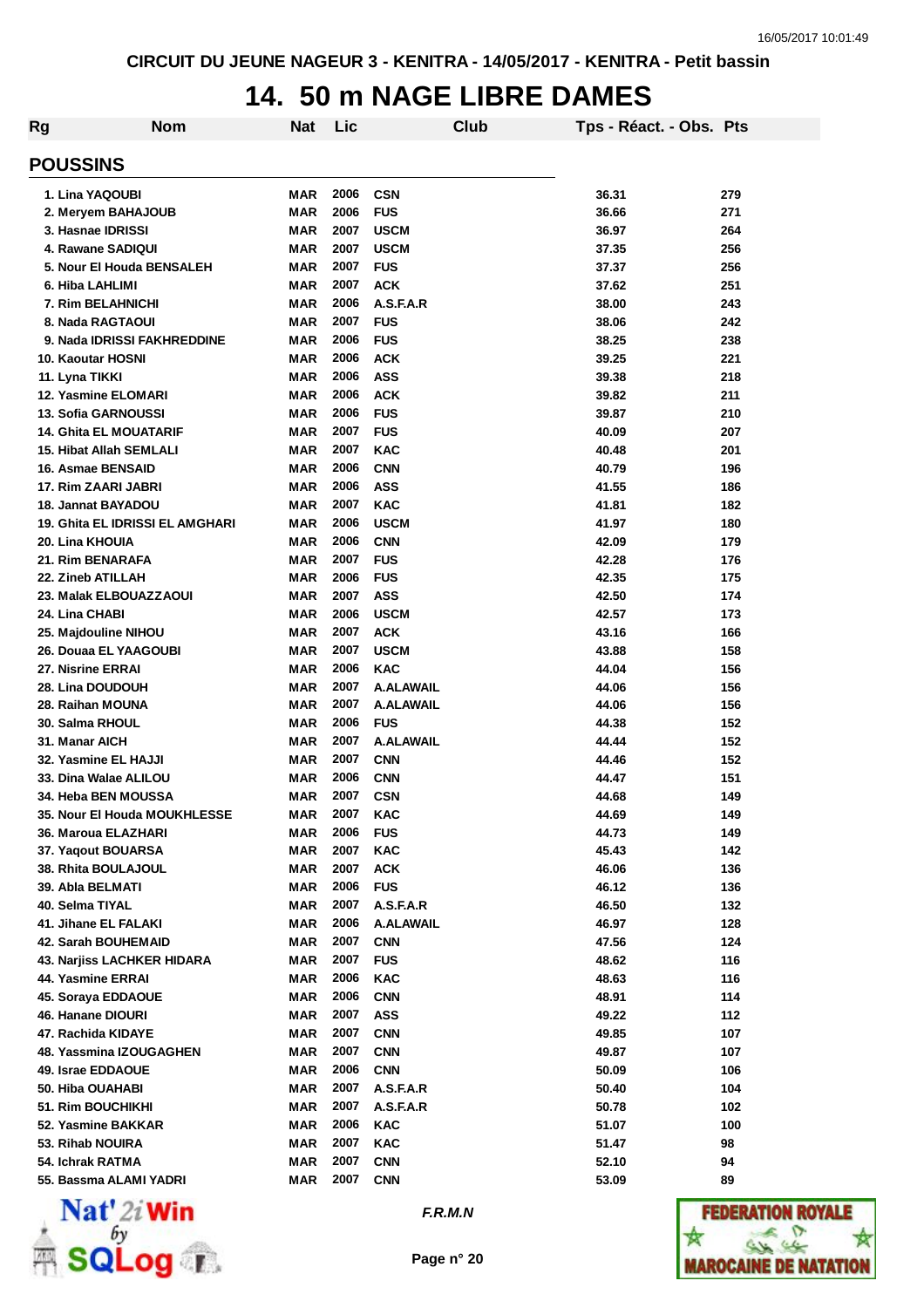## **14. 50 m NAGE LIBRE DAMES**

| Rg                   | <b>Nom</b>                    | <b>Nat</b> | Lic  | Club             | Tps - Réact. - Obs. Pts |    |
|----------------------|-------------------------------|------------|------|------------------|-------------------------|----|
| <b>POUSSINS</b>      |                               |            |      |                  |                         |    |
| 56. Alae BAGHOZ      |                               | <b>MAR</b> | 2007 | <b>A.ALAWAIL</b> | 53.13                   | 89 |
| 57. Narjiss SILMI    |                               | <b>MAR</b> | 2007 | <b>CNN</b>       | 53.19                   | 88 |
| 58. Ibtihal ZOUAKI   |                               | <b>MAR</b> | 2007 | <b>ASS</b>       | 53.69                   | 86 |
|                      | 59. Zineb KHARMICH            | <b>MAR</b> | 2007 | <b>CNN</b>       | 54.28                   | 83 |
|                      | 60. Sundus ALHAMAD            | <b>MAR</b> | 2007 | <b>KAC</b>       | 54.54                   | 82 |
| 61. Salma SAIFI      |                               | <b>MAR</b> | 2007 | <b>CNN</b>       | 54.69                   | 81 |
| 62. Nour DOUFIK      |                               | <b>MAR</b> | 2007 | <b>ACK</b>       | 54.94                   | 80 |
|                      | <b>63. Nour ENNAMIRI</b>      | <b>MAR</b> | 2007 | <b>KAC</b>       | 55.71                   | 77 |
|                      | 64. Marwa ELYAHYAOUI          | <b>MAR</b> | 2006 | <b>KAC</b>       | 56.90                   | 72 |
|                      | 65. Soundouss EL MATHARI      | <b>MAR</b> | 2007 | <b>CNN</b>       | 57.91                   | 68 |
|                      | 66. Rim BENAZOUZ              | <b>MAR</b> | 2007 | <b>ASS</b>       | 1:03.04                 | 53 |
|                      | 67. Fatima Zahra KAISSI       | <b>MAR</b> | 2007 | <b>CNK</b>       | 1:06.43                 | 45 |
|                      | 68. Noha ELYAHYAOUI           | <b>MAR</b> | 2007 | <b>KAC</b>       | 1:13.84                 | 33 |
| <b>NC. Inas TAZI</b> |                               | <b>MAR</b> | 2007 | <b>CSN</b>       | Frf n.d.                |    |
|                      | <b>NC. Rihab KHERRAZ</b>      | <b>MAR</b> | 2006 | <b>CNN</b>       | Frf n.d.                |    |
|                      | NC. Fatima Ezzahrae ELOUADI   | <b>MAR</b> | 2007 | <b>CNN</b>       | Frf n.d.                |    |
|                      | <b>NC. Ichraq AIT BELLA</b>   | <b>MAR</b> | 2007 | <b>CNN</b>       | Frf n.d.                |    |
|                      | <b>NC. Malak EBRAHIMI</b>     | <b>MAR</b> | 2007 | <b>CNN</b>       | Frf n.d.                |    |
|                      | <b>NC. Walae Malak DAOUDI</b> | <b>MAR</b> | 2006 | <b>CNN</b>       | Frf n.d.                |    |



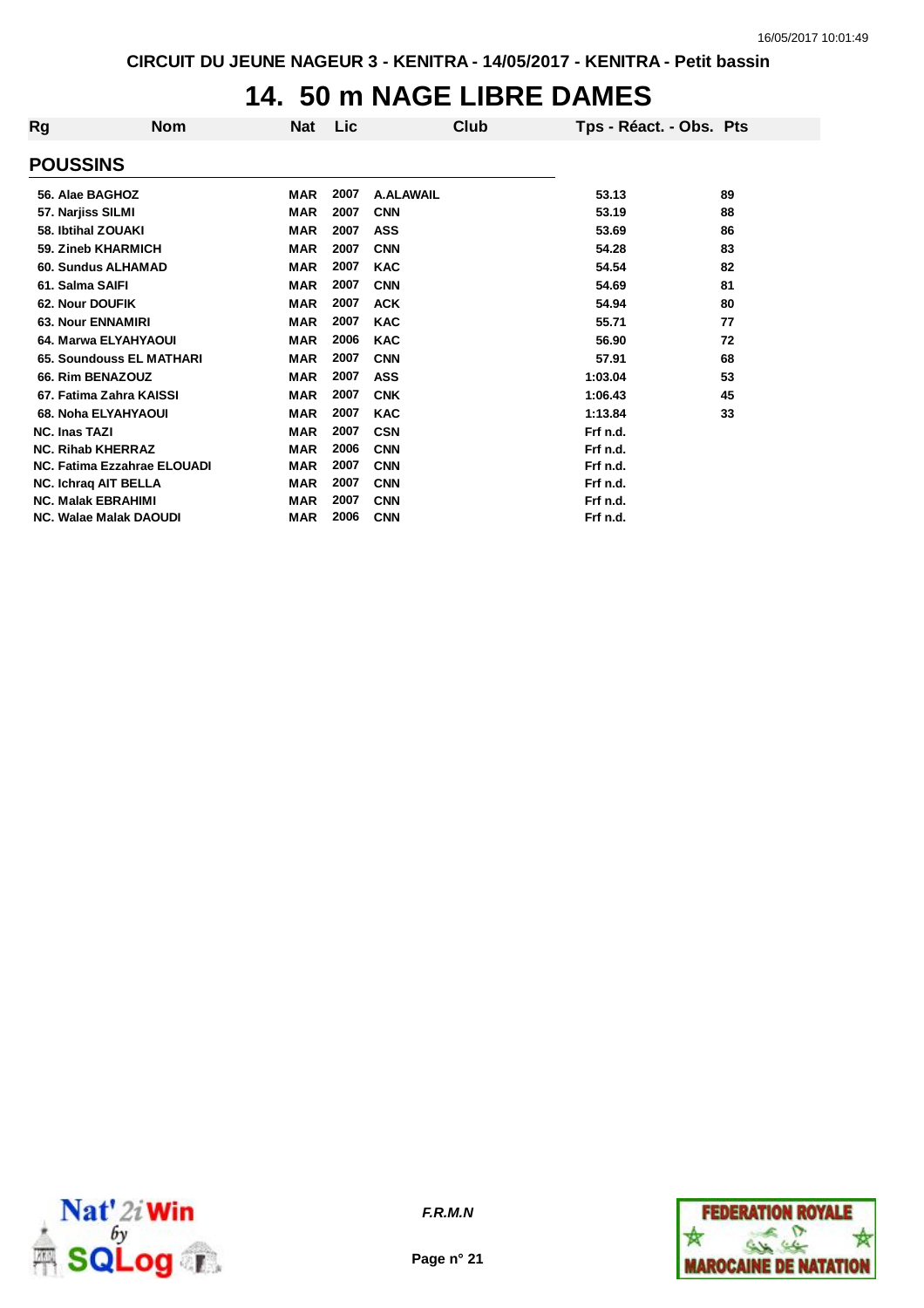## **15. 400 m NAGE LIBRE MESSIEURS**

| Rg                 | <b>Nom</b>                  | <b>Nat</b> | Lic  | Club        | Tps - Réact. - Obs. Pts |     |
|--------------------|-----------------------------|------------|------|-------------|-------------------------|-----|
| <b>BENJAMINS</b>   |                             |            |      |             |                         |     |
|                    | 1. Yasser BENCHEBBA         | <b>MAR</b> | 2004 | <b>USCM</b> | 4:28.37                 | 551 |
|                    | 2. Adam BOURZINE            | <b>MAR</b> | 2005 | <b>USCM</b> | 4:52.84                 | 424 |
| 3. Said CHAHINE    |                             | <b>MAR</b> | 2005 | <b>USCM</b> | 4:53.40                 | 422 |
|                    | 4. Mohamed Sami ZEMZAMI     | <b>MAR</b> | 2005 | <b>USCM</b> | 5:01.25                 | 389 |
|                    | 5. Youssef BOUHMOUCH        | <b>MAR</b> | 2004 | <b>USCM</b> | 5:11.13                 | 353 |
|                    | 6. Mohammed EL KHDARI       | <b>MAR</b> | 2004 | <b>CSN</b>  | 5:12.06                 | 350 |
|                    | 7. Yassir EL MADANI         | <b>MAR</b> | 2005 | <b>FUS</b>  | 5:29.25                 | 298 |
| 8. Ilias DRISSI    |                             | <b>MAR</b> | 2004 | <b>FUS</b>  | 5:35.71                 | 281 |
|                    | 9. Moncef BEN EL HADJ       | <b>MAR</b> | 2004 | <b>CSN</b>  | 5:41.72                 | 267 |
|                    | 10. Mehdi BOUNAJMA          | <b>MAR</b> | 2004 | <b>USCM</b> | 5:45.25                 | 259 |
| 11. Lmehdi FILALI  |                             | <b>MAR</b> | 2004 | <b>USCM</b> | 5:50.32                 | 247 |
|                    | 12. Souhayl SEJJARI         | <b>MAR</b> | 2004 | <b>FUS</b>  | 5:54.62                 | 239 |
| 13. Sami KASMI     |                             | <b>MAR</b> | 2005 | <b>FUS</b>  | 5:55.38                 | 237 |
|                    | <b>14. Younes BERRADA</b>   | <b>MAR</b> | 2004 | <b>FUS</b>  | 5:55.50                 | 237 |
|                    | 15. Mohammed Amjad BENDGUIG | <b>MAR</b> | 2004 | <b>CSN</b>  | 5:55.53                 | 237 |
| 16. Yahya TOURABI  |                             | <b>MAR</b> | 2005 | <b>FUS</b>  | 6:04.81                 | 219 |
| 17. Ilyass BERRADA |                             | <b>MAR</b> | 2005 | <b>FUS</b>  | 6:12.62                 | 206 |